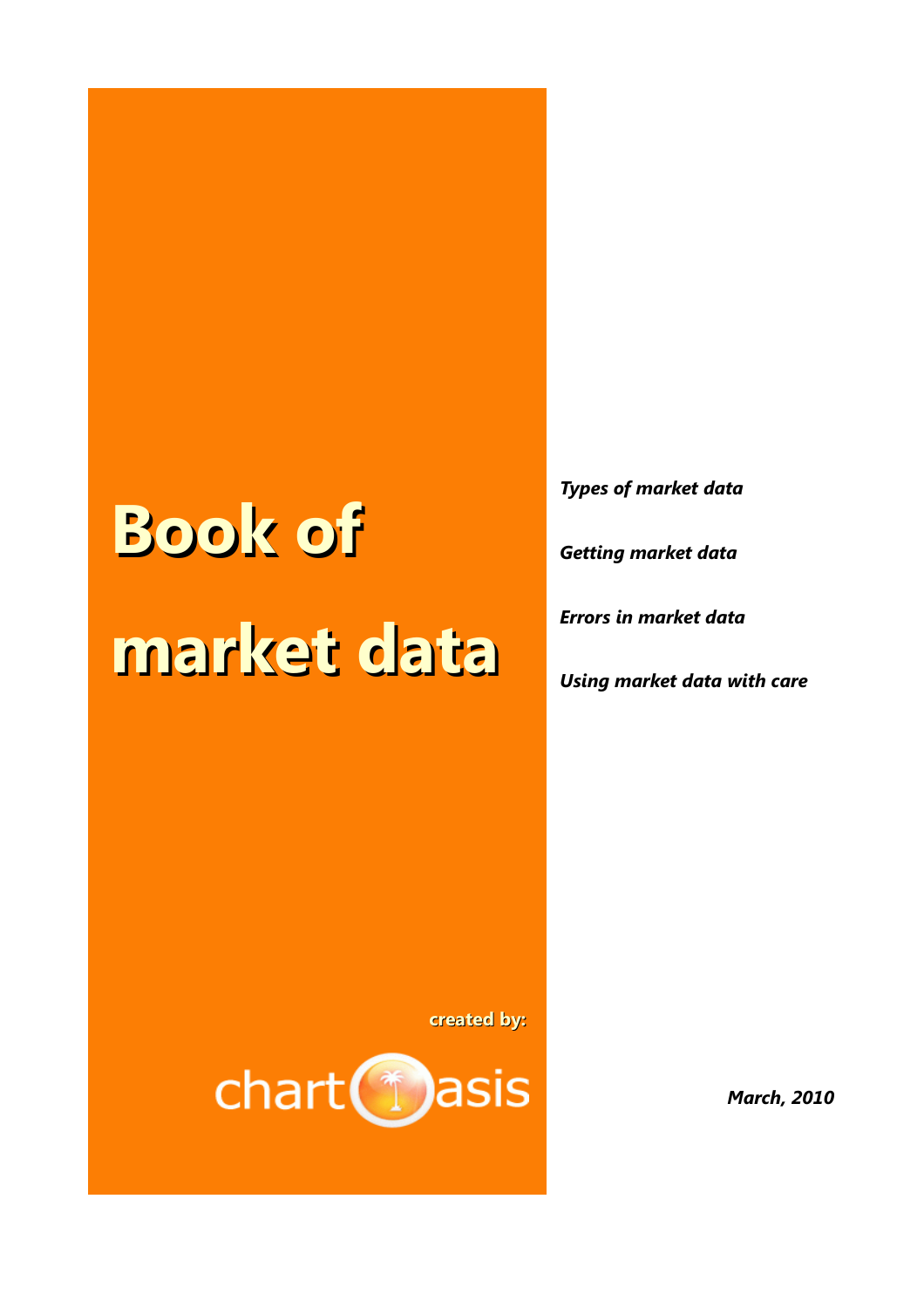# **Index**

| 5.1.4 RTS (Russian Trading System) free market data download help24 |  |
|---------------------------------------------------------------------|--|
|                                                                     |  |
|                                                                     |  |
|                                                                     |  |
|                                                                     |  |
|                                                                     |  |
|                                                                     |  |
|                                                                     |  |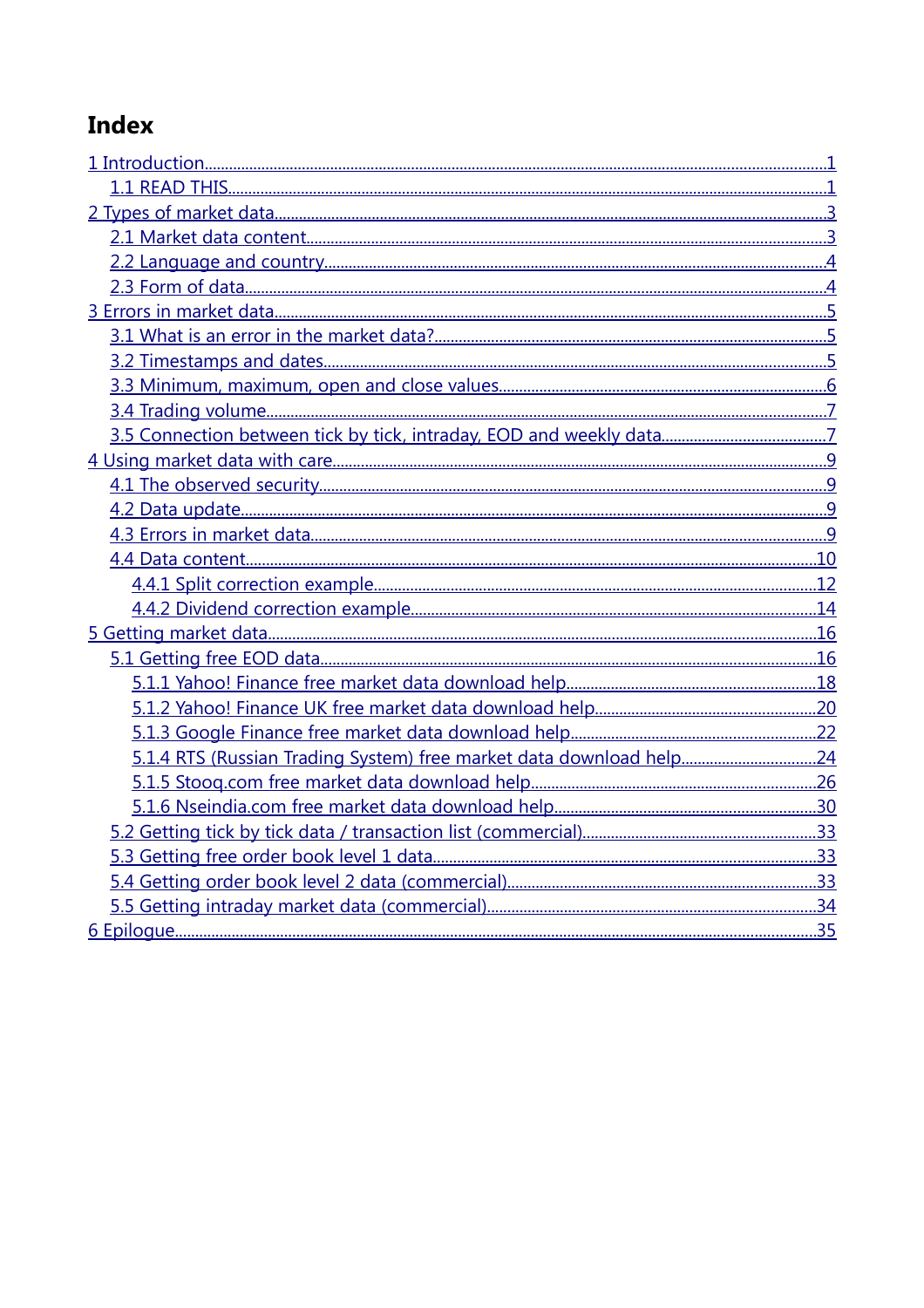# <span id="page-2-1"></span>**1 Introduction**

# <span id="page-2-0"></span>**1.1 READ THIS**

Developers of Chartoasis.com have encountered different kinds of market data and problems related to market data. We would like to aid you with this book so that you avoid all problems which we met like errors in market data, unsafe and misleading use of tickers etc.

Reliable market data is very important. When this book or our website tells that we recommend a data source for a market we say it out of experience and you should take it seriously. It is also important that despite other analysis softwares, Chartoasis.com's chart software warns you of all data problems that can be recognized, hence using it is much safer than other analysis softwares.

This book introduces various kinds of market data and maybe you will also get some new ideas, like analyzing tick-by-tick data or the order book.

#### **Audience – Who is this book meant to?**

If you are using market data just for your studies or if you are a trader who cares what she/he sees on a chart you will find this book useful because it tells about factors that have influence on market data and analysis. To have a clear view of what is held in the data you should be aware of these things - otherwise there will be a chance of making wrong decisions based on erroneous data and you may lose money.

If you are new to stock trading you will find a lot of new things in this book. If you are an advanced trader you will see things in a different way and you may get some new ideas after reading this book. If you are writing a study this book can be more than useful.

#### **What this book is and what it is not**

Our intention with this book is to tell everything people have to know about using market data.

This is the first release of the book, and maybe it is far from complete. If you find something missing or there is a topic you would like to read about, contact us via email [\(chartoasis@chartoasis.com\)](mailto:chartoasis@chartoasis.com), tweet us [\(www.twitter.com/chartoasis\)](http://www.twitter.com/chartoasis) and let us share your ideas with others in the next release of this e-book!

A book is a book, and a website is a website. This book is not an extract of our website. There are topics that are discussed here with more details than in our website and there are topics that are discussed in a more detailed manner on our website. For more information please visit [www.chartoasis.com!](http://www.chartoasis.com/)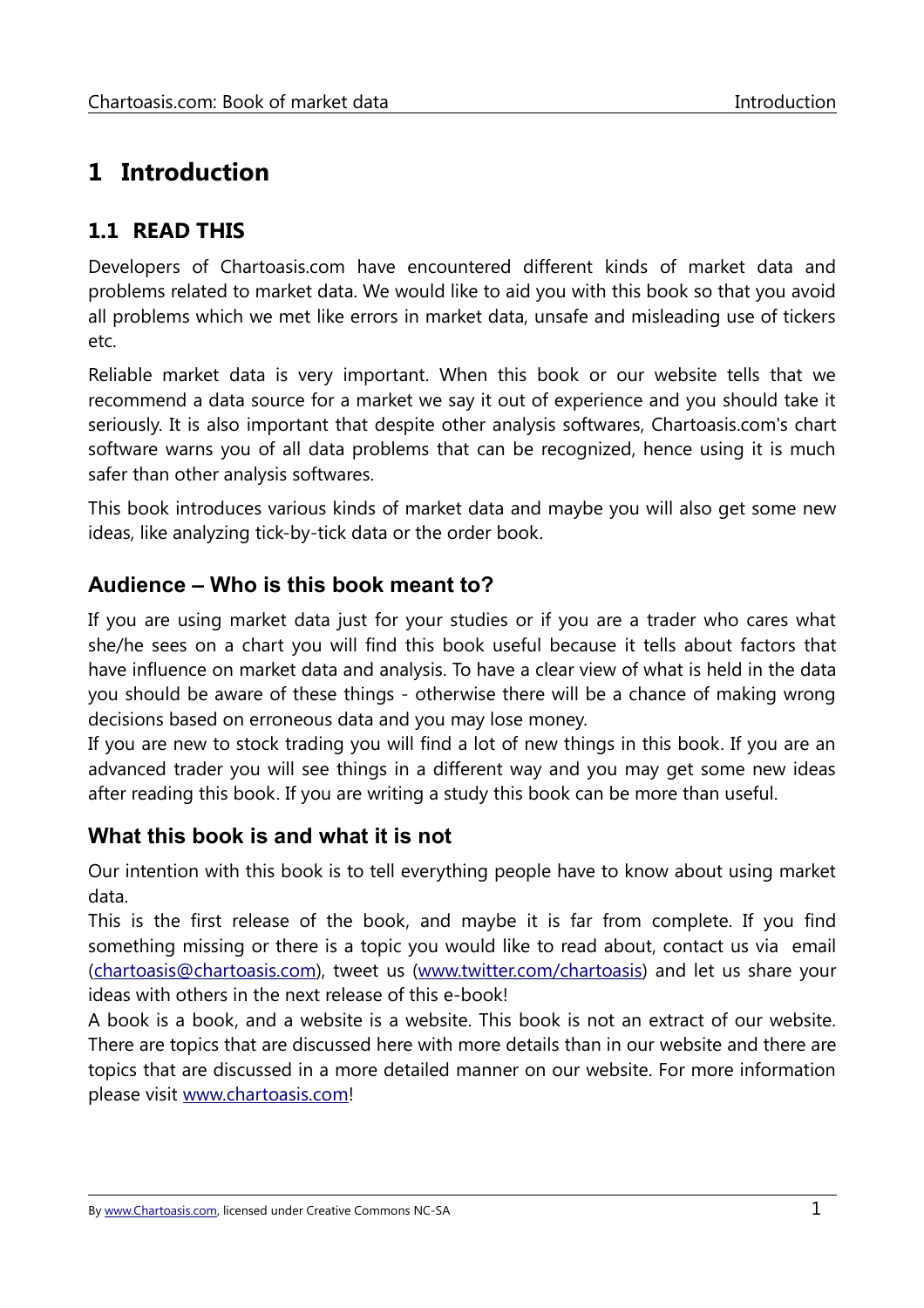# **Distribute it!**

We believe that this information is useful and we are interested in informing people. That is why we made this book free: "Book of market data" is licensed under a [Creative Commons](http://creativecommons.org/licenses/by-nc-sa/3.0/us/) [Attribution-Noncommercial-Share Alike 3.0 United States License.](http://creativecommons.org/licenses/by-nc-sa/3.0/us/) It does not just mean that you can read it free of any charges but you are also allowed to distribute it if others do not have to pay for it. For more information please visit [http://creativecommons.org/licenses/by-nc-sa/3.0/us/.](http://creativecommons.org/licenses/by-nc-sa/3.0/us/)

If you know people who might be interested, do not hesitate to send this e-book to them! If you are a website owner or you are writing a blog and you find this book worthy you may write a recommendation for it or you may cite a part of it or the whole book. There is one restriction: you have to mention the original source [\( www.chartoasis.com/e- book/free](http://www.chartoasis.com/e-book/free-market-data.html)[market-data.html\)](http://www.chartoasis.com/e-book/free-market-data.html) in a link. Permissions beyond the scope of this license may also be available there, too.

#### **About us**

We are volunteer engineers and software developers with more than 6 years experience with measurements and general data processing and more than 3 years of processing market data. We developed the free technical analysis software of Chartoasis.com [\(http://www.chartoasis.com/free-analysis-software/start.html\)](http://www.chartoasis.com/free-analysis-software/start.html) along with other stand-alone stock analysis softwares based on unique ideas.

#### **Special thanks**

We would like to thank for her / his help: Susmita Paul, Judit Cseh, Vio, Dénes Gerencsér, Zsolt Felföldi.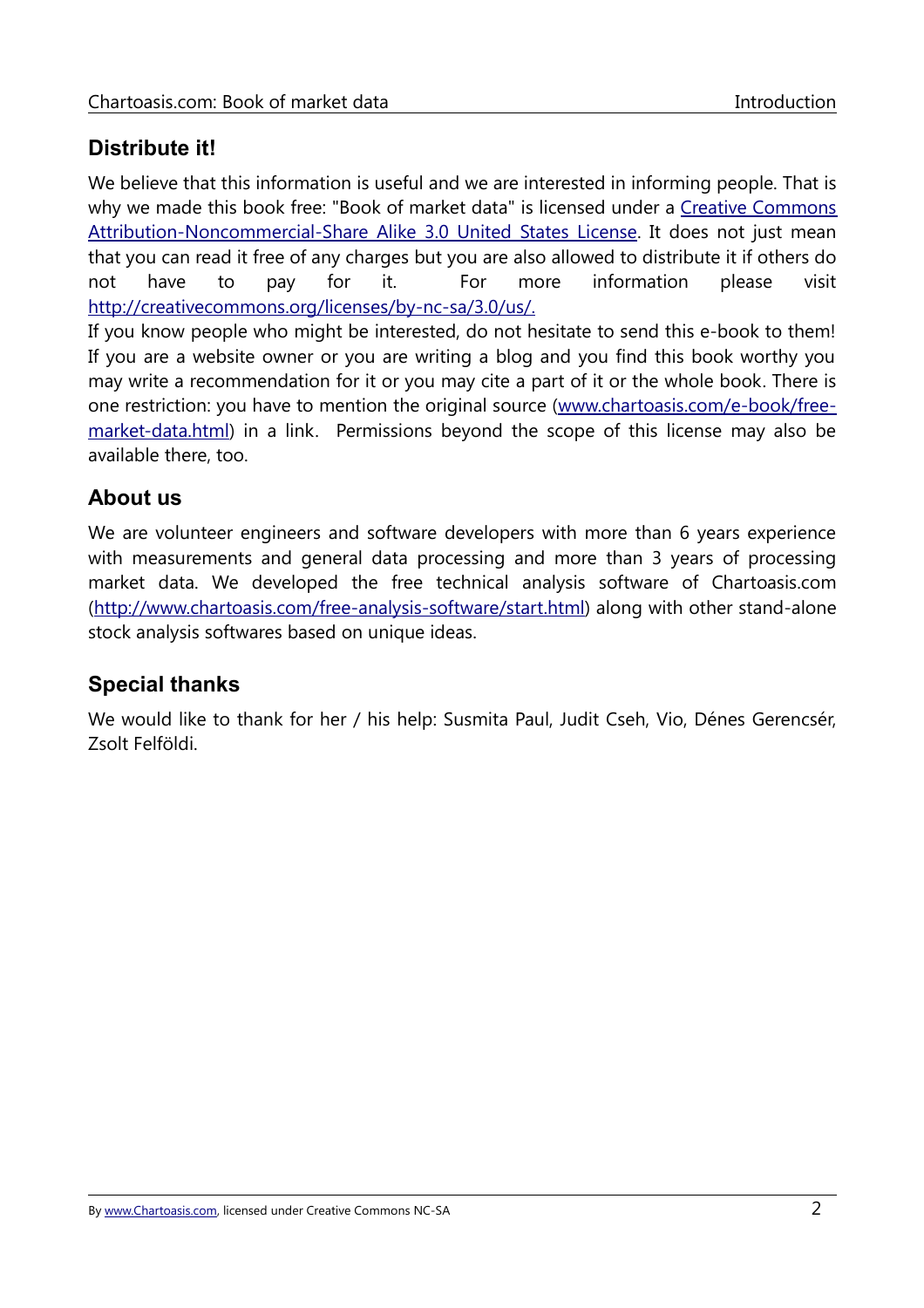# <span id="page-4-1"></span>**2 Types of market data**

Market data are different in many ways. Let's talk about the categorization by content, language & country, and the form of data!

# <span id="page-4-0"></span>**2.1 Market data content**

If you have ever made any security transaction, you can imagine how many kinds of data may exist. To find a way to get a certain kind of data go to chapter ["Getting market data"](#page-17-1). We have already met the following market data types:

- **Transaction list / tick by tick data:** this contains the price and volume information of each trade that has been made for an equity within the trading system. There is a timestamp for each record. You can see a bit of this kind of information in your trading system or you can get it from a data vendor (we found some free providers, too.) See also chapter ["Getting tick by tick data / transaction list \(commercial\)"](#page-34-2).
- **"Open, close, min, max, volume" data**: it can be derived from the tick by tick data by specifying a time interval, i.e. the 5 minute opening price is the price of the first trade within a 5 minute interval, the closing price is the last one, the volume is the sum of the trade volumes over the 5 minutes etc. There are two main types of this kind of data:
	- **Intraday**: the time interval is less then 1 day. Data delay is important when using for day-trading. There are several ways to get it for free. Some trading systems with built in charting capabilities (Oanda, Thinkorswim) do not charge you even for the real time intraday data but this is usually a commercial service of independent data vendors. See also chapter ["Getting intraday market data](#page-35-0) [\(commercial\)"](#page-35-0).
	- **EOD (End of day)**: this contains daily data and it is mostly provided for free. We have already found EOD data sources for 27 countries, forex, commodities and more. Chartoasis.com's free technical analysis software is specialized at using this kind of data with fast and easy data import. See also chapter ["Getting free EOD](#page-17-0) [data"](#page-17-0).
- **Order book**: The order book contains the best offers of buyers and sellers. Analyzing order book is reasonable because changes in the order book usually precede changes in the price. There are 2 types of order books:
	- **Order book level 1:** this contains the best bid / ask offer's price and volume information along with the price and volume information of the last trade. This data can be seen in most trading systems but it is hard to get such data for analysis. For personal analysis / custom use it is available at Yahoo! Finance for free. See also chapter ["Getting free order book level 1 data"](#page-34-1)
	- **Order book level 2**: this contains the best 5 / 10 bid / ask offer's data and the last trade. It can be seen inside trading systems, but for personal analysis it is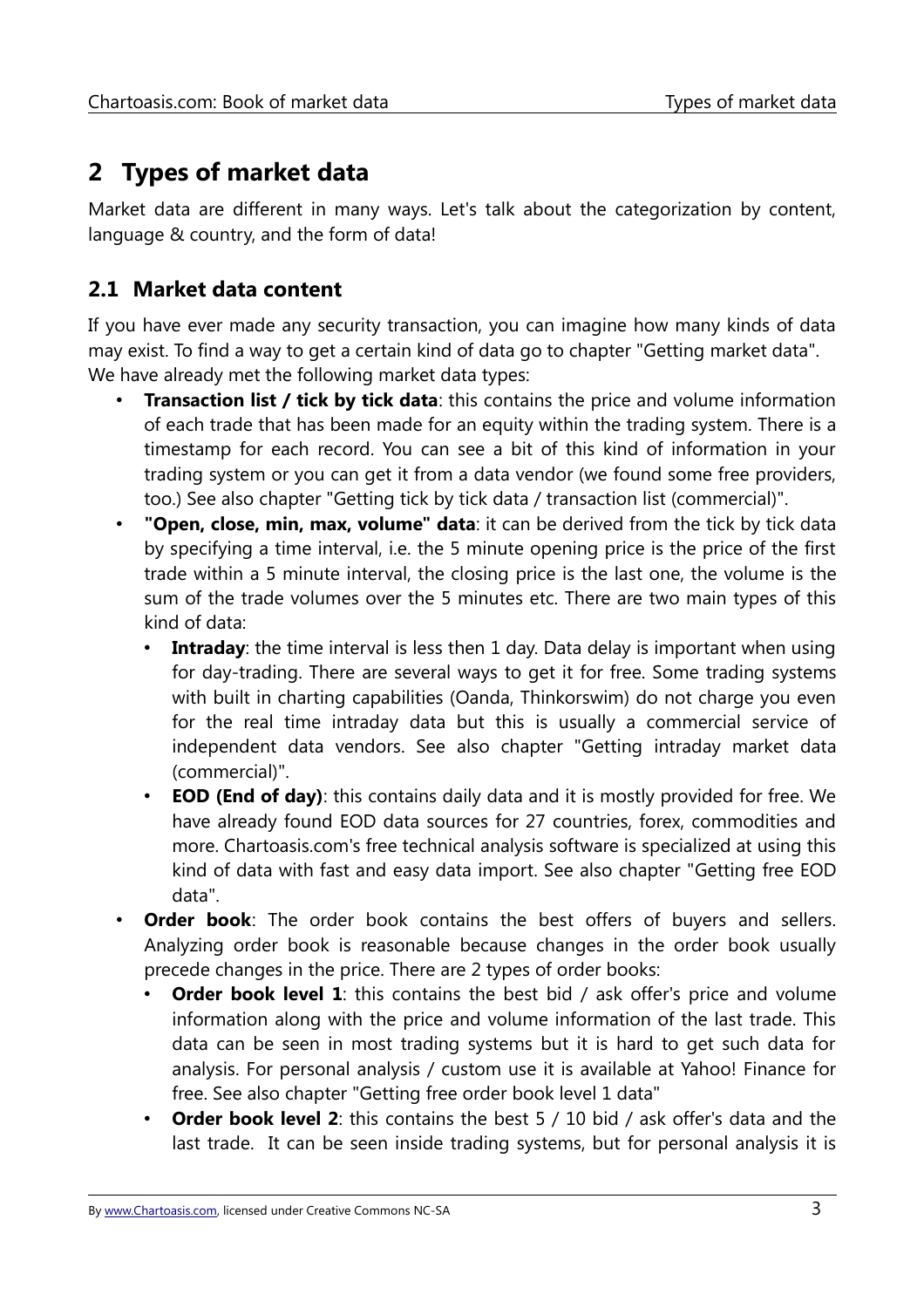quite hard to access – it can be obtained from a market analysis software's data stream with some programming. (It is a commercial service.) See also ["Getting](#page-34-0) [order book level 2 data \(commercial\)"](#page-34-0).

|                   | price  | volume         |
|-------------------|--------|----------------|
| ask10             | 965,00 | 32             |
|                   |        |                |
| ask02             | 961,00 | $\overline{2}$ |
| ask01             | 960,50 | 10             |
| last trade        | 960,00 | 30             |
| bid01             | 959,50 | 910            |
| bid <sub>02</sub> | 959,00 | 66             |
|                   |        |                |
| bid10             | 955,00 | 6              |

*figure 1: Example of order book level 2*

• **closing price only**: instruments valued daily (eg.: investment funds) belong to this type, these are mostly free data

# <span id="page-5-1"></span>**2.2 Language and country**

Language and country is important from the aspect of data importing, because local settings can influence the data format, like the format of date or the field separator (in .csv files decimal separator can be '.' and ',' according to local customs which makes necessary using different field separator - using ';' instead of ',' when decimal separator is ','). There are softwares that recognize these differences automatically (like the tool of Chartoasis.com); others (like Amibroker, or Excel) need human instructions for importing data from file.

# <span id="page-5-0"></span>**2.3 Form of data**

Data can be in the form of:

- Text file, where fields are separated with comma (.csv) or semicolon (.csv) or tabulator (.tdp)
- Text file, formatted with spaces and line breaks only
- HTML file
- XLS file
- Data stream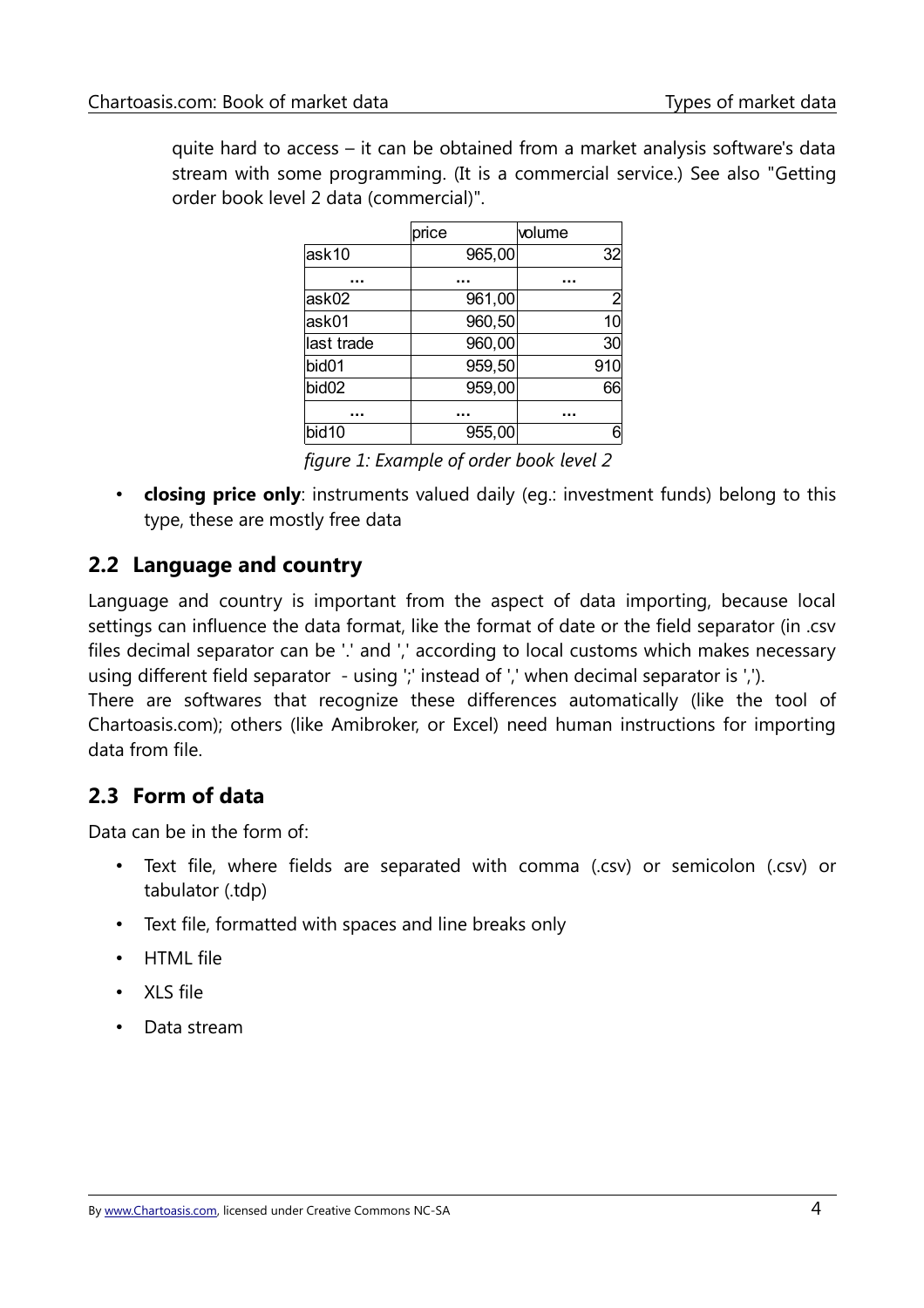# <span id="page-6-2"></span>**3 Errors in market data**

#### <span id="page-6-1"></span>**3.1 What is an error in the market data?**

We have mentioned many kinds of data in the previous chapter, like opening price, volume, date etc. If you download the market data as a file you see a lot of numbers. Are these numbers all OK? When making an investment decision based on market data it is an important question if your market data is valid or not. Our experience says that market data is error-free in most cases. But what if you accidentally make your decision based on false data? What if the signal you read from an indicator is because the indicator magnified a data error? There are many reasons for such errors: extraordinary events, human error, badly recorded data from the past...

The answer to the question "How you can check if the market data is valid?" is simple: the values in market data are not independent, there are relations that must apply to them. These relations can be checked before using market data and you can be warned if there is some problem. This does not guarantee that all values in the data are true but it is a good way to check that the data does not contain "garbage".

Let's see some of the possible relations:

#### <span id="page-6-0"></span>**3.2 Timestamps and dates**

Timestamp means the time of an event, like the time of a transaction or the time of a change in the order book. Date is a kind of timestamp, too. Let's see what can be demanded from timestamps!

Timestamps in the market data must follow each other in a rising or falling order.

For intraday data it is possible that a lot of timestamps are missing eg.: if the instrument is not too liquid. There are stock exchanges where the trading of a stock is stopped when the price changes too fast or an important announcement is made.

For daily data it is a natural thing that some day's market information is missing since there are national / religious holidays and weekends. It is also possible in some countries (eg.: Hungary) that a workweek is temporarily made 6 days long to make other holidays longer. (If you are trading in a foreign country you should be aware of the local customs of holidays.) These anomalies together can not cause the lack of data for more than a week. A date must not occur more than once.

It is less likely that market data is missing for a lot of days, since data providers usually repeat previous closing price for days where no trades have happened while the exchange was open.

Error must be suspected when a week or two is missing from the analysis. This often happens along with a jump in the price as seen in the figure below: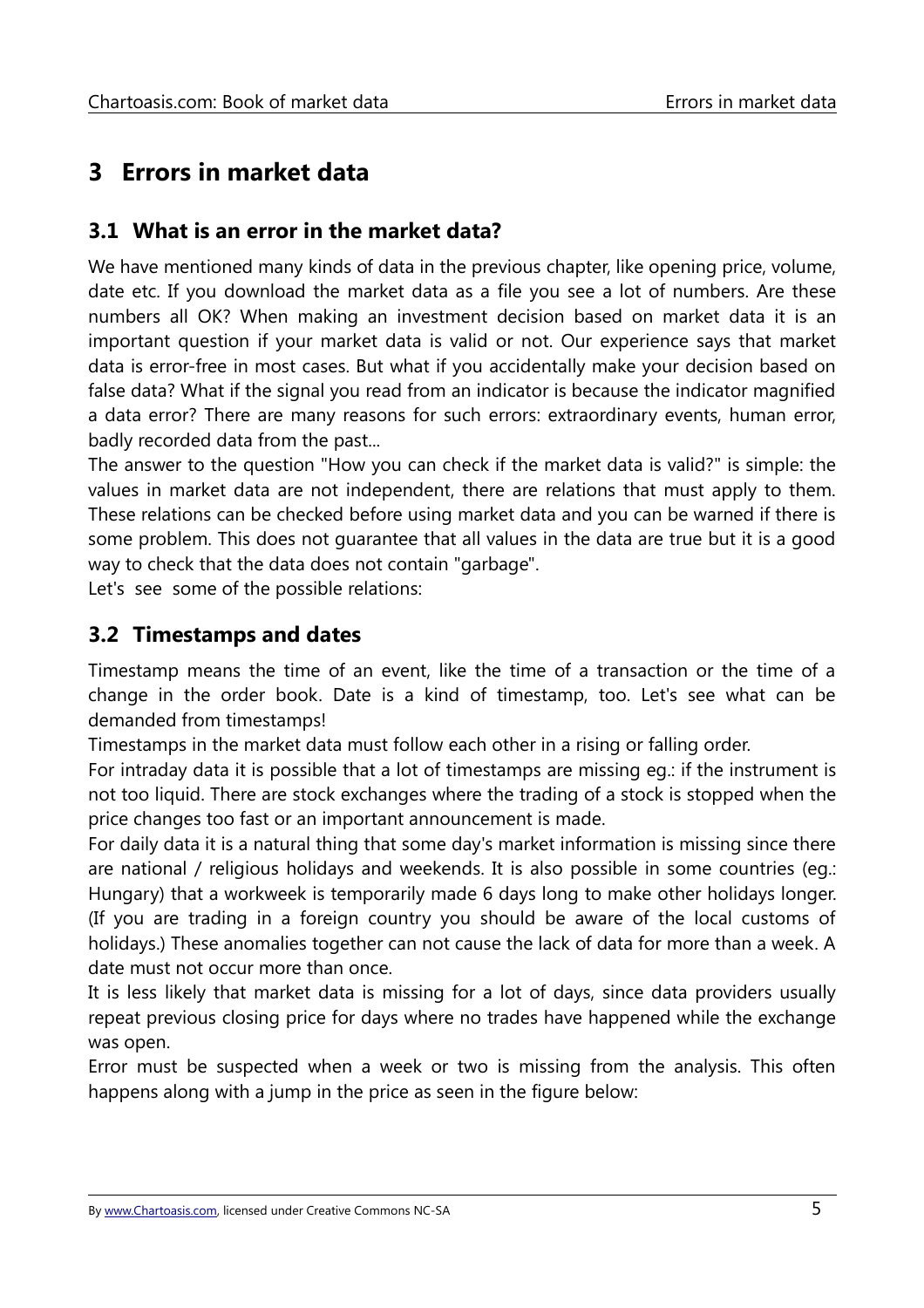

Errors like this are reported by Chartoasis.com's technical analysis software. *We have already met cases in our practice when one data provider had market data for a day while the other did not. Our inspection revealed that the mentioned day was an officially announced market holiday, so the provider with the missing data was right! The other provider's data was a copy of a different day's data.*

### <span id="page-7-0"></span>**3.3 Minimum, maximum, open and close values**

As the name says maximum value is the maximum and minimum is the minimum within the period (15 minute, day, etc.). Minimum values must be less than or equal to maximum value, while open and close values must be between min. and max. All prices must be positive numbers.

Obvious, isn't it? But there is some reason for wasting time for it.

We experienced that these fields can be erroneous. It happens time to time, that for some days these values that are recorded are faulty.

These errors may come from the old times when there were no computers logging the market events. The likelihood of such errors is very high in data files of long time periods (eg.: you can download Dow Jones Industrial Average's data since 1928).

Computers can also be wrong when they are set up incorrectly. Unfortunately if computers are wrong they do that consistently:

*We have already found a data provider in our practice who consistently replaced the minimum and the maximum column in the officially released data. Just imagine what kind of effect it could have on the analysis. We warned the provider to the error but it took them more than a year to replace the two columns!*

Errors like this are reported by Chartoasis.com's free technical analysis software, too.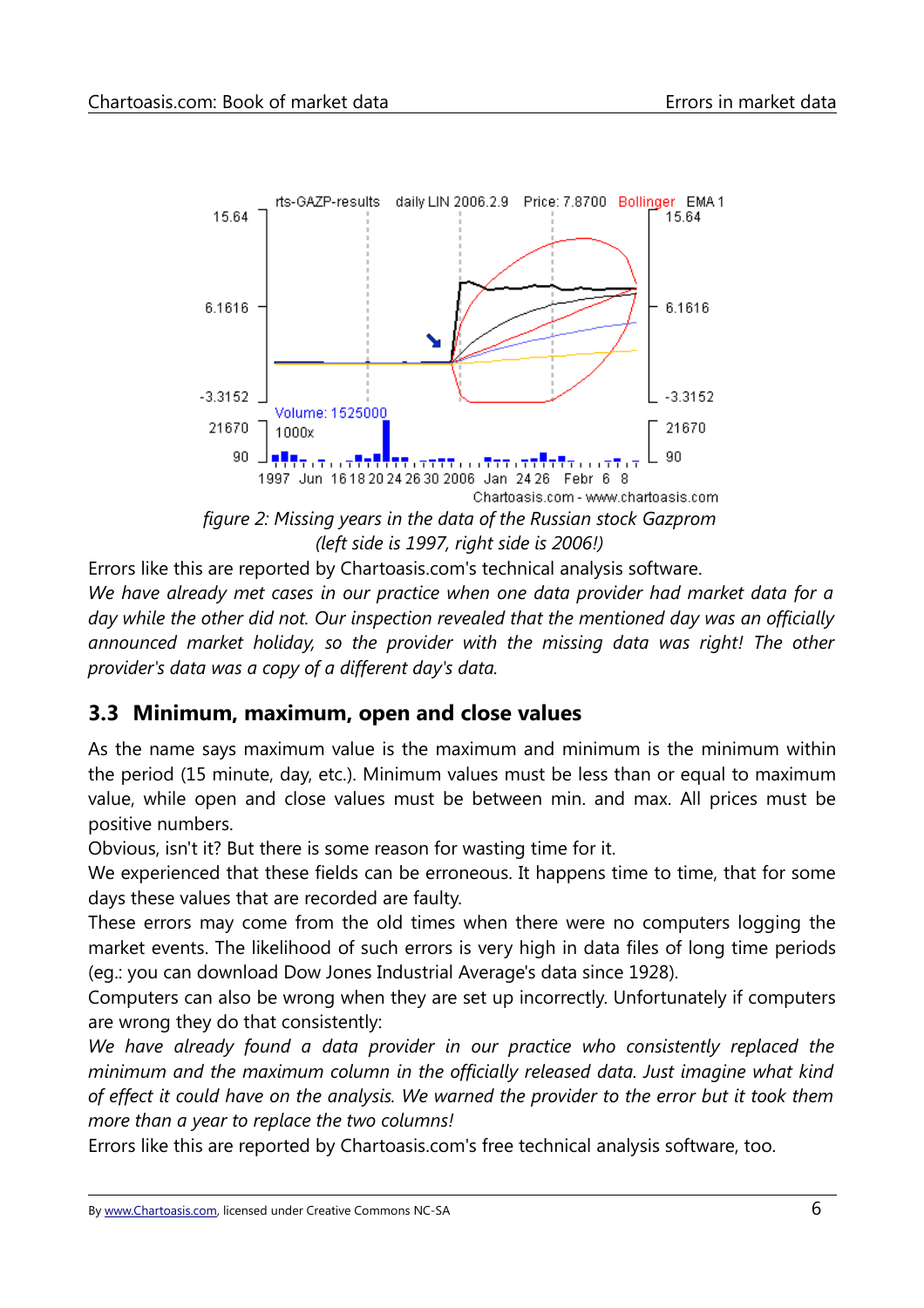# <span id="page-8-1"></span>**3.4 Trading volume**

If there has been any transaction, the number of the shares that have been bought and sold should be positive.

From the aspect of market data, this is just partially true. Some providers do not have so much information about trading volume as much information they have about pricing. This means for example, that they have pricing information about the past 10 years, but they have volume data only for the last 5 years. In this case the missing volume information is filled with zeros.

Sometimes volume is not available at all, so this is not really an error.

# <span id="page-8-0"></span>**3.5 Connection between tick by tick, intraday, EOD and weekly data**

Transaction list contains all necessary information to derive intraday data, EOD data and weekly data.

Any time we are asked to work with some data that could be tested against other data, we do the test and we almost always find some errors. This was not only about testing data but about testing our own software, too. When an error is found we always check it with manual calculations.

First we found that the providers follow different manner when providing weekly data. This means that eg.: Yahoo! Finance provides weekly trading volume as an average daily volume over the week but other providers mean the total traded volume of the week.

Chartoasis.com's free technical analysis software calculates weekly data from the EOD data to avoid this kind of confusion and to make usage more comfortable. There is no need to download weekly data since our experiences prove that EOD data should be trusted more.

*When comparing official EOD data with the one derived from the tick by tick data directly, we found that either the minimum, or the closing price or the volume etc. can be wrong. The errors were rare and not too big, but the comparison revealed missing data, too.*

*When comparing weekly data derived from the EOD data with official weekly data, we found rare and small problems except for the weeks around 9/11, when total chaos ruled. We found missing weeks (there were days when market was open and EOD data was available but there was no weekly data for that week), volume data turned upside down etc. See the example below:*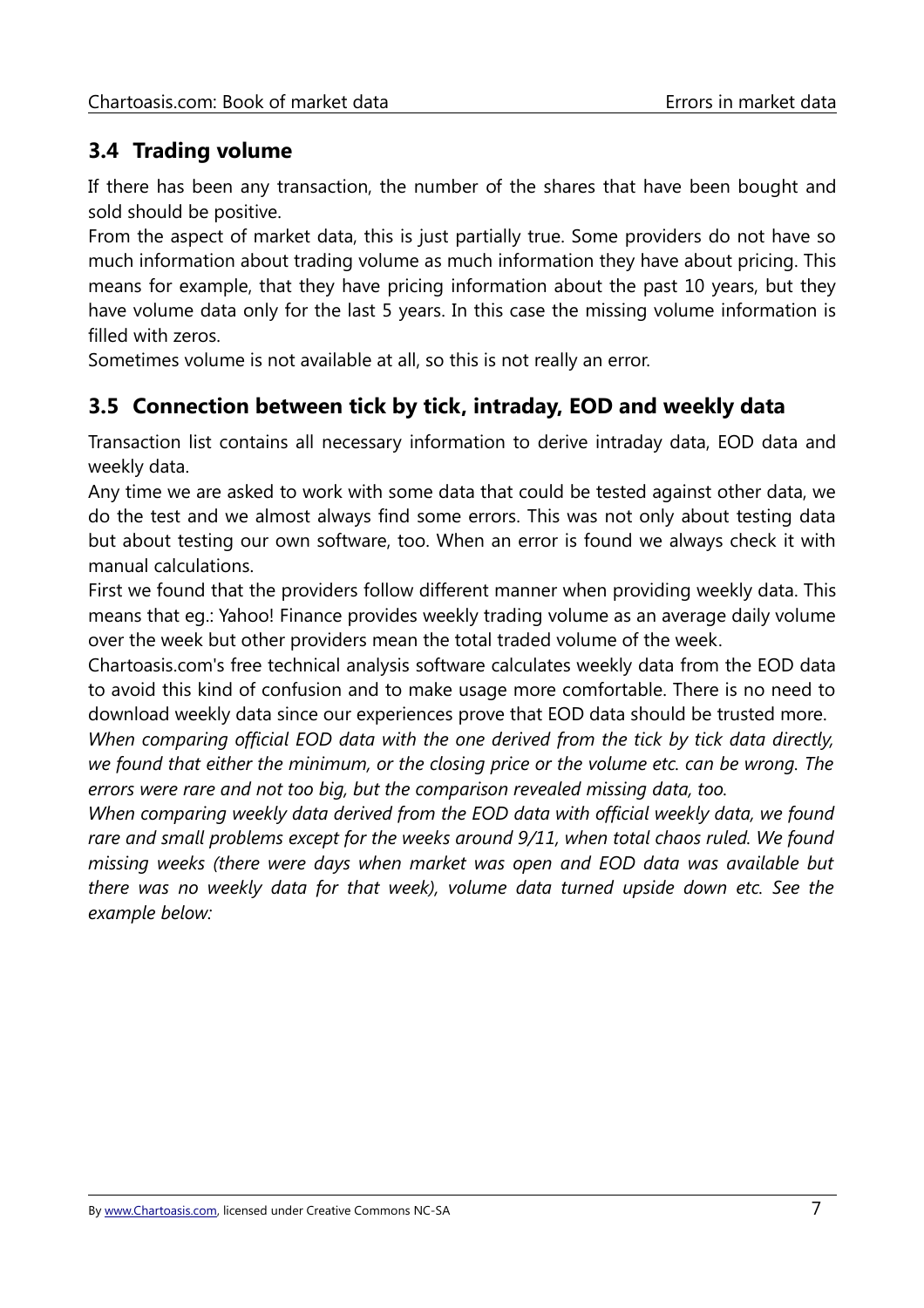| Daily data: |           |           |                      |
|-------------|-----------|-----------|----------------------|
| <b>Date</b> | Volume    | Adj Close | <b>Weekly volume</b> |
| 2001-09-28  | 116641200 | 20,91     |                      |
| 2001-09-27  | 81191200  | 20,42     |                      |
| 2001-09-26  | 58524400  | 20,54     |                      |
| 2001-09-25  | 84940600  | 20,97     |                      |
| 2001-09-24  | 85580200  | 21,26     | 426877600            |
| 2001-09-21  | 184976600 | 20,32     |                      |
| 2001-09-20  | 117983200 | 20,75     |                      |
| 2001-09-19  | 126950200 | 22,02     |                      |
| 2001-09-18  | 83182600  | 22,2      |                      |
| 2001-09-17  | 127502000 | 21,62     | 640594600            |
| 2001-09-10  | 84471800  | 23,53     | 84471800             |
| 2001-09-07  | 89863800  | 22,64     |                      |
| 2001-09-06  | 112356800 | 22,89     |                      |
| 2001-09-05  | 89470600  | 23,6      |                      |
| 2001-09-04  | 67189200  | 22,93     | 358880400            |

#### **Weekly data:**

| Date       | lVolume   | Adj Close | <b>Weekly volume</b> | Test result               |
|------------|-----------|-----------|----------------------|---------------------------|
| 2001-09-24 | 85375500  | 20,91     | 426877500 OK         |                           |
| 2001-09-17 |           |           |                      | <b>Week missing</b>       |
| 2001-09-10 | 120844400 | 20,32     |                      | 120844400 Bad weekly data |
| 2001-09-04 | 89720100  | 22,64     | 358880400 OK         |                           |

*table 1: Example for the market effects of 9/11 (MSFT stock): weekly data in the file downloaded from the data provider differs from weekly data calculated from daily data downloaded from the same data vendor. One week is missing and an other contains false information.*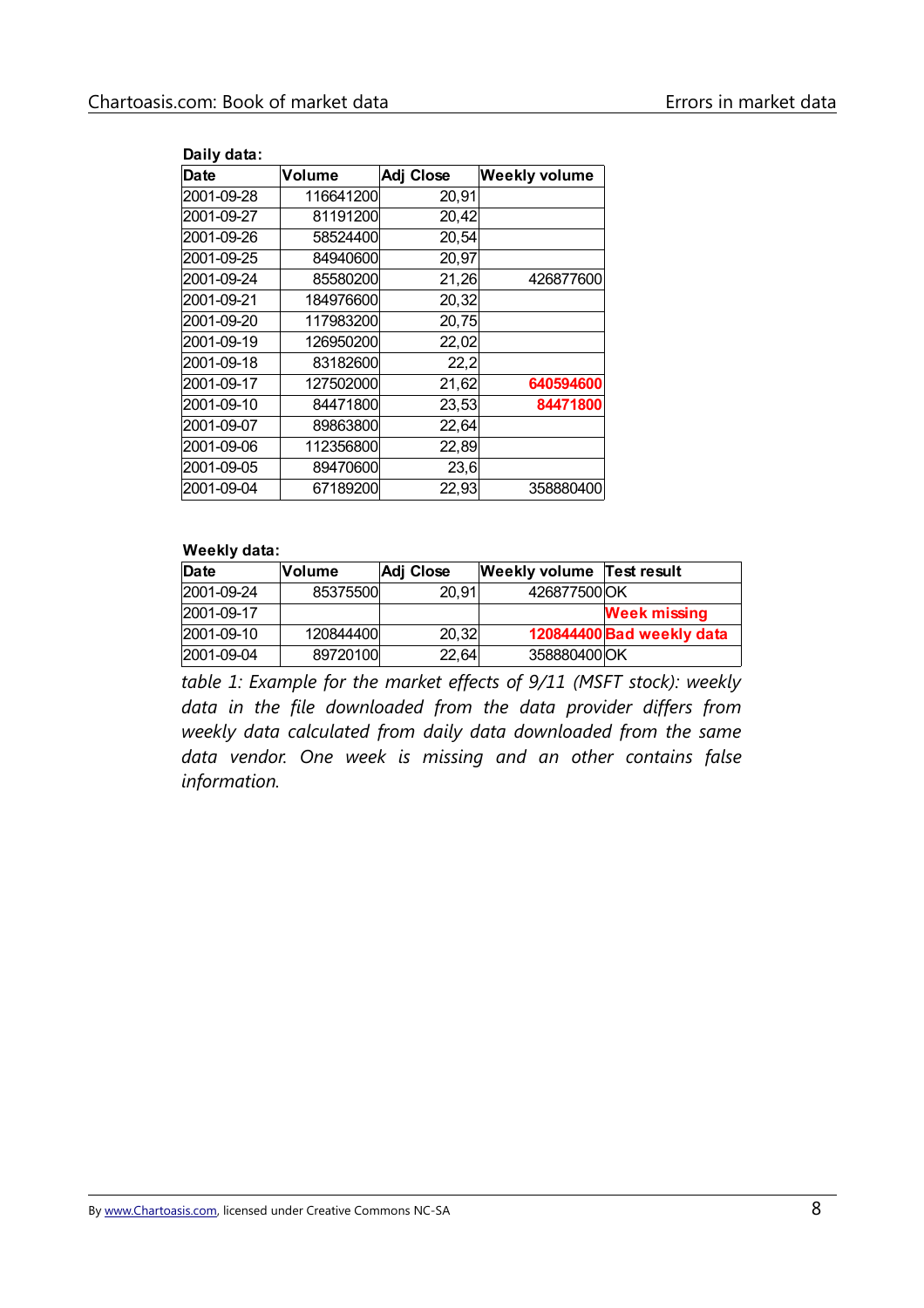# <span id="page-10-3"></span>**4 Using market data with care**

Lots of ways are known to meet market data on the internet: you can download free EOD data and analyze it with a free software, or maybe you pay for a premium chart software using a data stream, or perhaps you use your trading system's charting service, but there are common things you have to know while using market data:

# <span id="page-10-2"></span>**4.1 The observed security**

You have to know exactly what you are analyzing. Never mistake similarly named securities like different series of shares and bonds of the same company. Some securities are also traded on more exchanges which are not priced completely alike, so you have to be sure that the data belongs to the security you are going to trade. To avoid confusion, we suggest the use of ISIN code where possible:

> *ISIN: International Securities Identification Number, a code that identifies a stock uniquely. A security has different ISIN code for each stock exchange it is traded at. For more information see* [ISIN code's Wikipedia page](http://en.wikipedia.org/wiki/International_Securities_Identifying_Number)*. You can get a stock's ISIN code eg.: from the exchange where it is traded.*

### <span id="page-10-1"></span>**4.2 Data update**

**How up-to-date the data is** depends on many factors, which are**:**

- **Time of market closure:** In many cases market closure happens in the afternoon (according to local time) but if trading is continuous (eg.: like in the case of commodities) EOD data is summarized at midnight.
- **Delay of data**: it is an important quality factor of the market data. Intraday data usually comes with known delay (real-time, 15 minutes etc.). EOD data's delay may be less than 1 hour or more than a couple days. At Chartoasis.com we always list EOD data providers with the least known delay.
- **Data update of EOD data**: Some providers tell market data before market closure in this case closing price is the actual price of the equity on the market. It may happen, that closing price is available before market closure but volume data is not accessible. If market data that you want to analyze is available at different providers you have to choose the one that suits you better. Visit <http://www.chartoasis.com/free-analysis-software/free-data.html>for alternative providers of free market data (the list is constantly improving).

### <span id="page-10-0"></span>**4.3 Errors in market data**

We think it is very important to inform users about inconsistencies found within the data.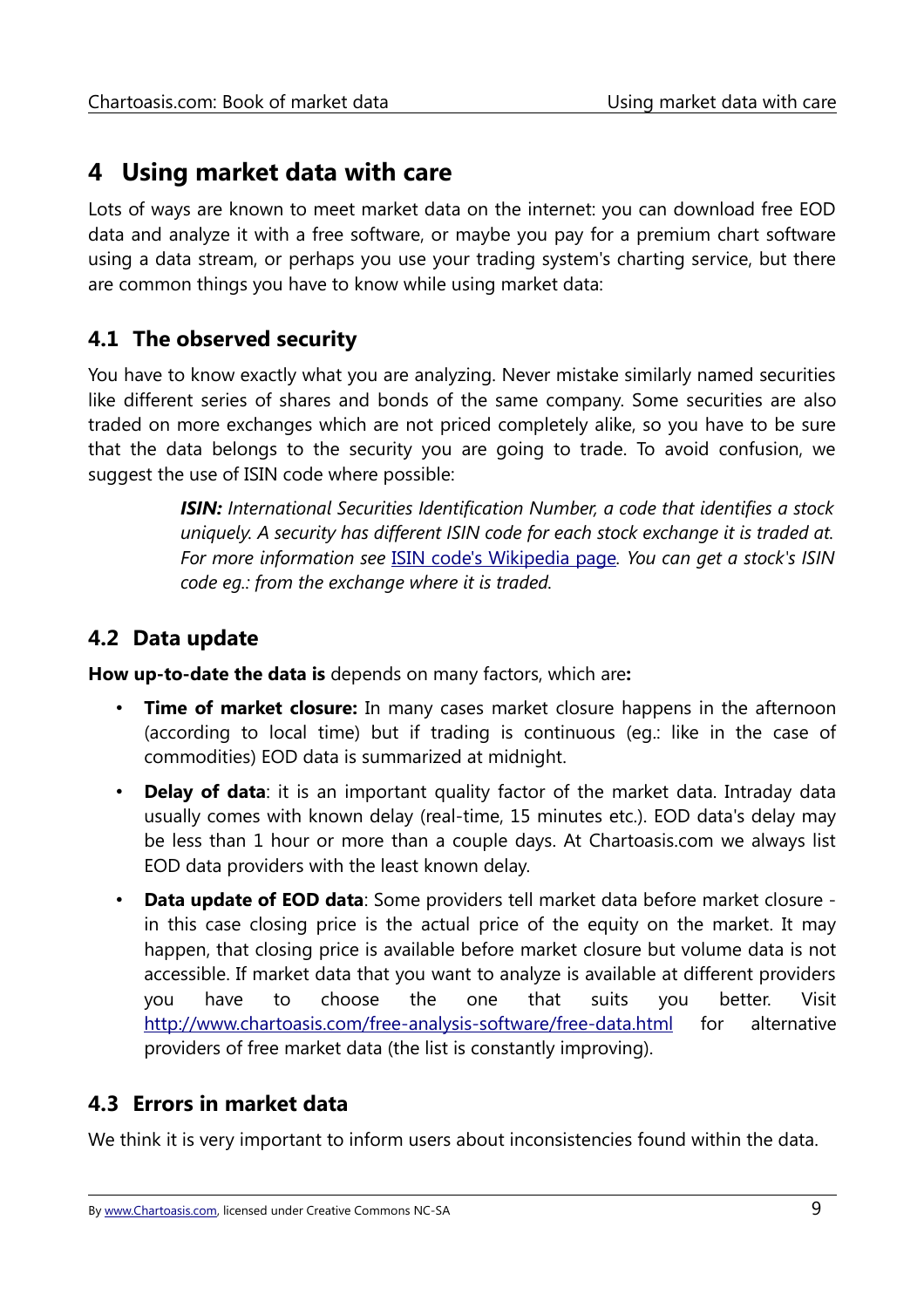- As we told it in chapter [3Errors in market data,](#page-6-2) errors do happen. Any time we made some automatized consistency check on a large enough sample data of a provider we always find some problems. You may meet erroneous data, too.
- If you are **warned of an error** found in the market data (eg.: by Chartoasis.com's charting tool), check how far the error's timestamp is from the observed time interval. When analyzing the actual week, an error that happened yesterday can influence the indicators much more than an error that happened 20 years ago. The latest error is the most important one, that is why Chartoasis.com's chart software reports the latest error.
- The **scale of the error**: it is very hard to tell how large impact an error can have because calculations made on the faulty data can increase or decrease the error's effect. (eg.: if the error is that the closing price equals with the daily maximum, the %K in the stochastic oscillator is 100% but if closing price equals with the daily minimum, it is 0%. It maybe that there's only 1-2% difference between the right and the erroneous value but it can cause a large change in the value of the indicator.)
- **Extraordinary events**: Events causing extraordinary close of market may result in inconsistent data (see 9/11's example above). If something like that happens make sure you can trust your data.

# <span id="page-11-0"></span>**4.4 Data content**

- **Volume information**: you must know which markets are represented by the trading volume listed in the market before using trading volume dependent indicators (eg.: EUR/USD or oil are traded on many platforms). It is also important that some vendors mean the turnover (total value of the traded instruments) by trading volume and others mean the total number of the traded instrument. Chartoasis.com's free technical analysis software always loads the traded number of shares where it is possible. Remember that Yahoo! Finance returns the daily average volume instead of the total volume when downloading weekly market data.
- **Currencies, numbers, prices**: Currency of prices in downloaded data may not be univocal in all cases since some data providers provide data in more currencies. It may happen that you download data of Gazprom from RTS in USD but the dividend is given in RUR on the website of the company. Numbers may be rounded, too.
	- There can be numbers that are contradicting for the first sight. NSEINDIA.COM's data for equities contain '**close price**' and '**last price**' columns. '**Close price**' is the weightaged average price of the last half an hour and '**last price**' is the last trade's price. You always have to check information like this.
- **Amount of data:** using too few data may cause inaccuracy of indicators and functions of market data. When selecting download interval take care that some methods depend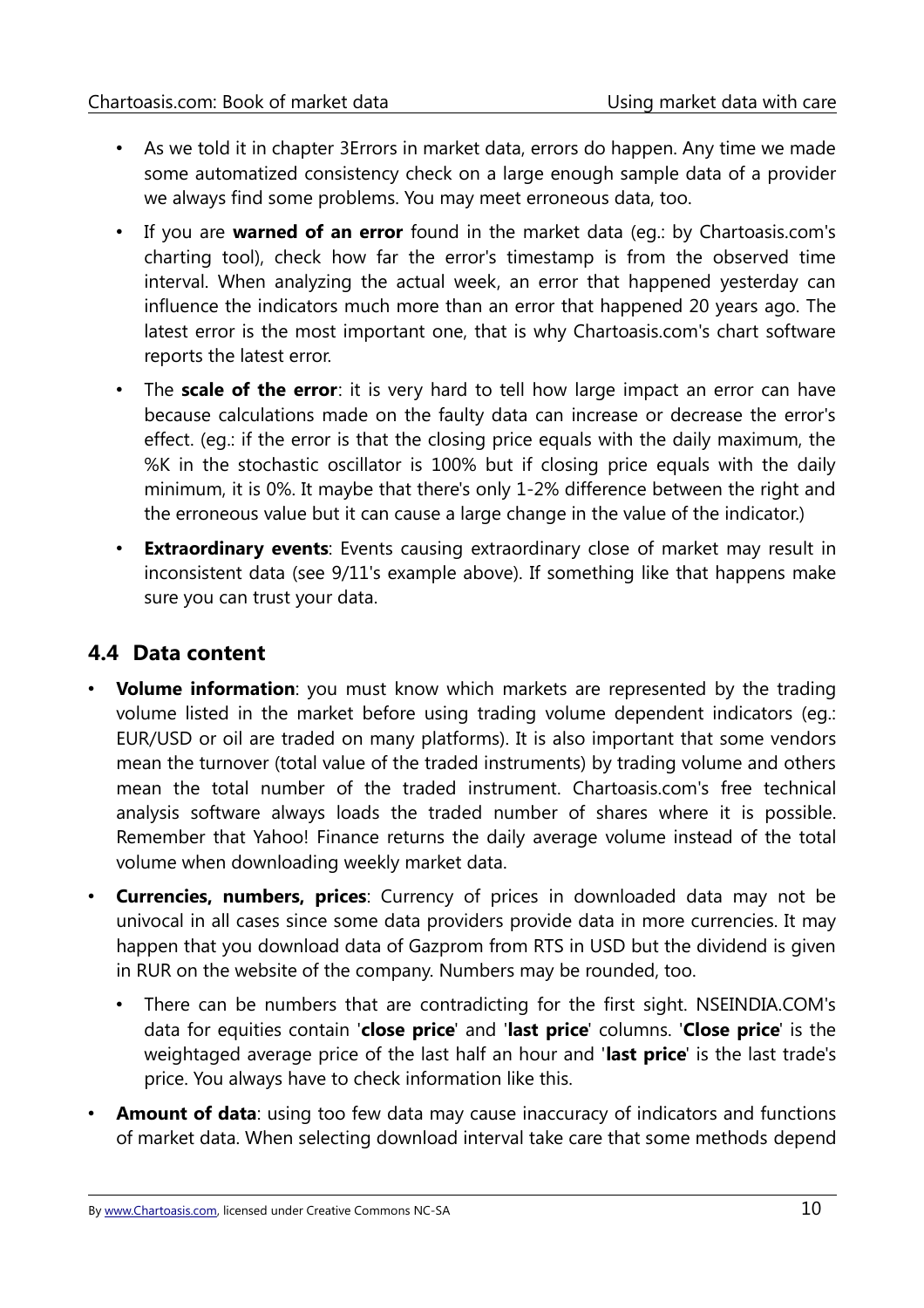on the amount of data. Eg.: a SMA with a parameter of 200 on weekly data need at least 200 weeks' data to have a valid result at all, so it requires more than 3 years' data. It is recommended to use as much data as possible.

• **Split** and **dividend**: dividends and stock splits can cause jumps in market price that have effects on the indicators and signals read from them (see the examples on the next pages). Some data providers offer the option of downloading data with split and dividend correction for all columns (open, close, etc.) and some provide it for the closing price only (adj. close column in EOD data, where available). Make sure you know if data you are using contains split and dividend correction or not. Also take care that the usual percentage of dividends vary from year to year and from country to country, eg.: some companies pay dividend 4 times a year, having less effect on the market price, but others pay dividend once a year.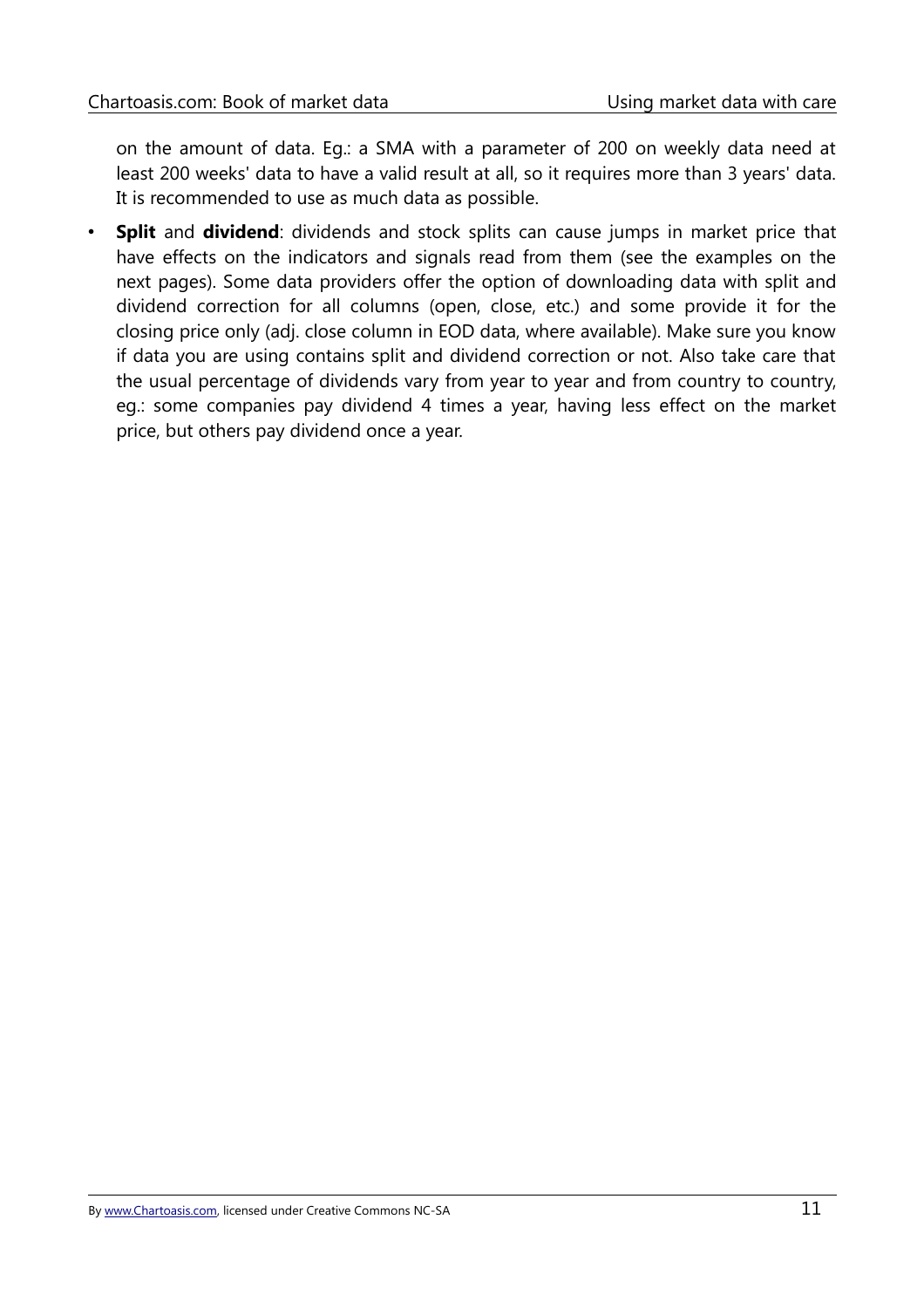

#### <span id="page-13-0"></span>**4.4.1 Split correction example**

*figure 3: ANY had a 1:10 stock split in July, 2008. Thanks to the correction, there is no jump in the prices.*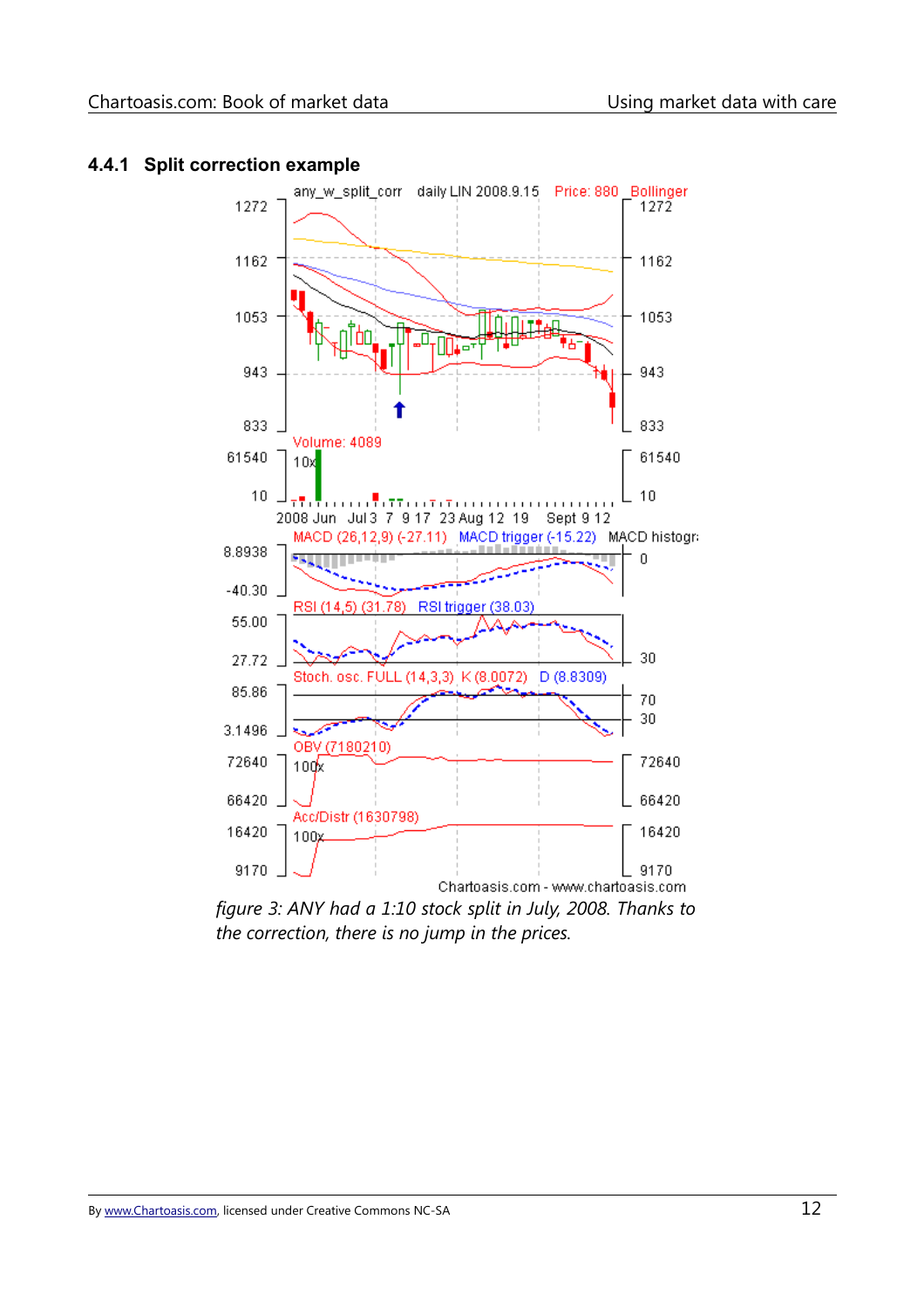

Have a look at the same stock's chart without split correction:

*figure 4: If there is no correction for stock split, a huge jump can be seen in the market price. Indicators have totally different values though it is the same stock in the same time. (with correction it seems to be overbought in August while without correction is shows to be oversold – according to Stochastic oscillator)*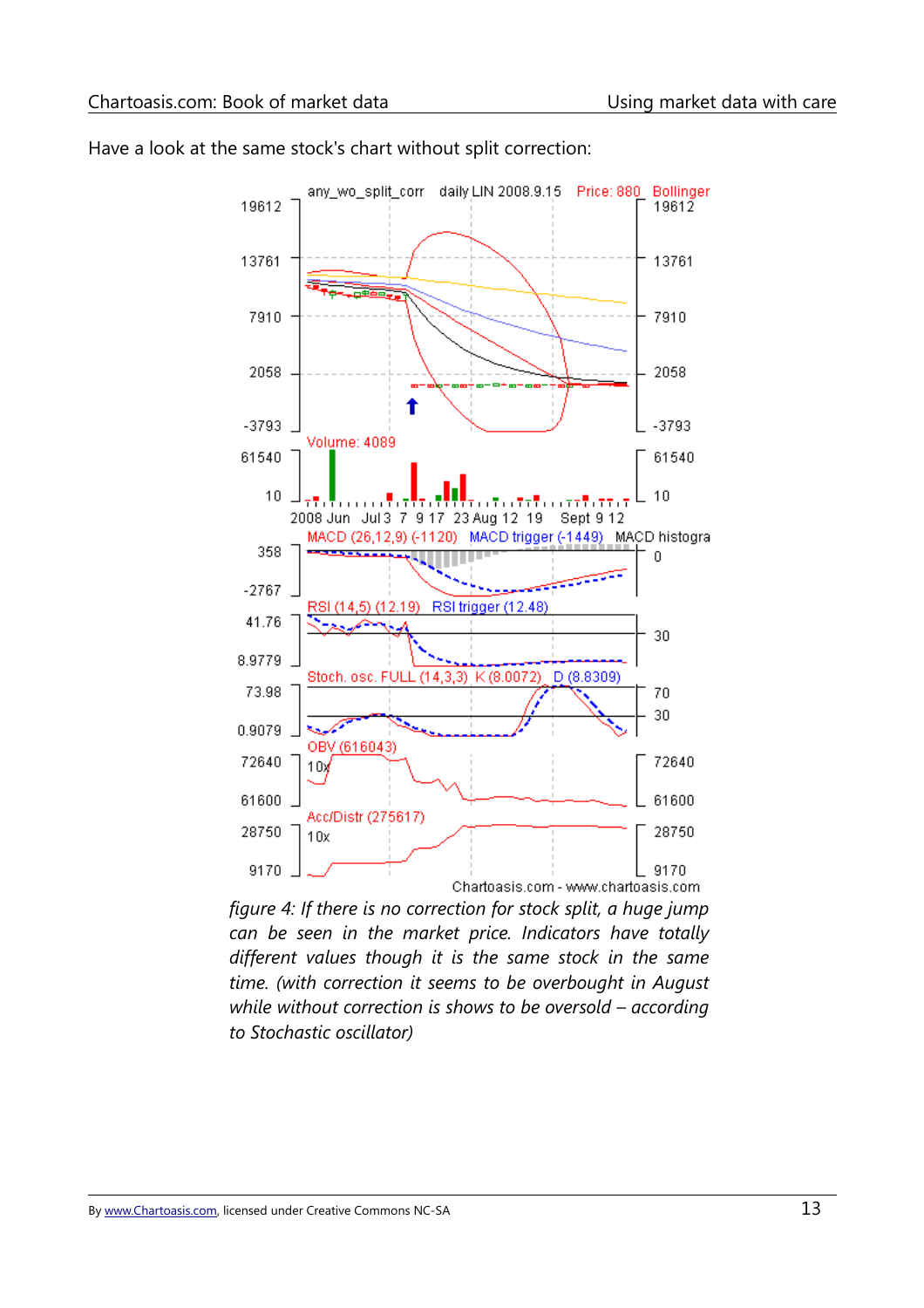

#### <span id="page-15-0"></span>**4.4.2 Dividend correction example**

*figure 5: MTELEKOM paid a huge dividend (more than 10%) in April, 2009. Dividend correction hides the drop of market price after the dividend.*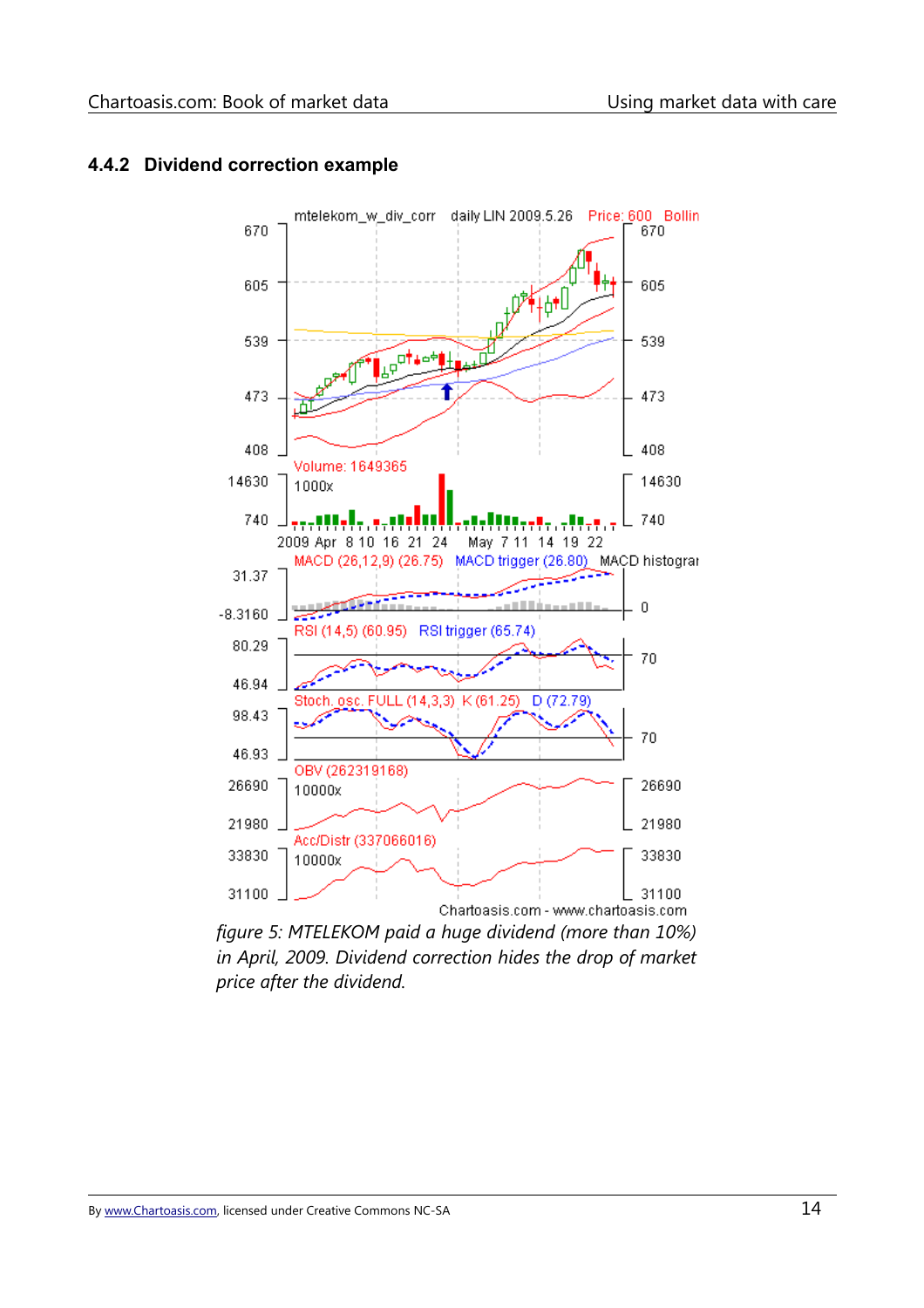

Have a look at the same stock's chart without dividend correction:

*figure 6: Without dividend correction the market price drops when dividend is "paid". This change influences the indicators as well, giving totally different results though it is the same stock.*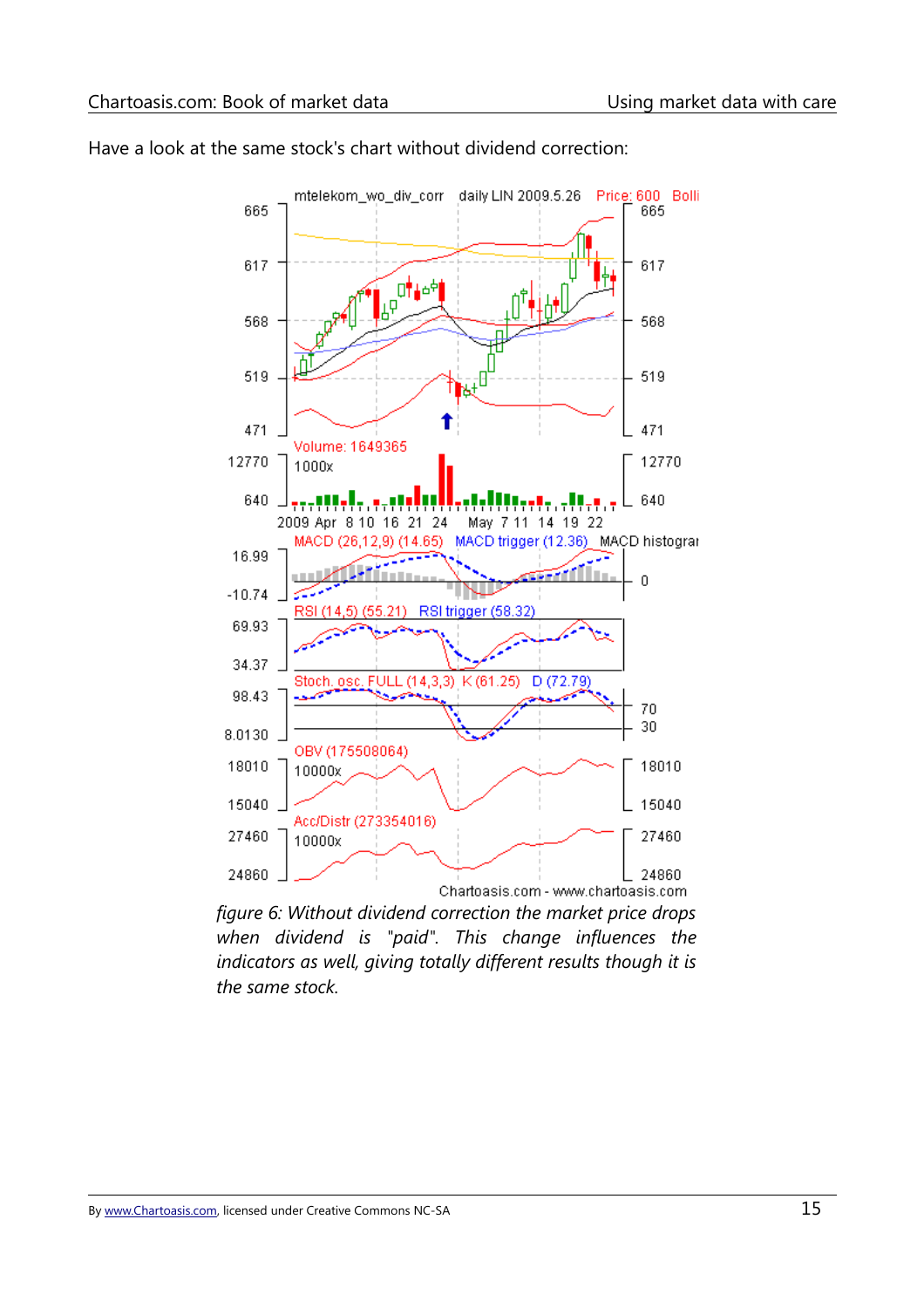# <span id="page-17-1"></span>**5 Getting market data**

This chapter tells how you can get various kinds of market data. If you know a data provider (or you are a data provider) you would like to be listed here (either just listed or with a detailed description) just contact us and the next release of this e-book will contain it!

Let's have a look at the table below on how to get market data:

| Data content                            | Free / commercial | <b>Comment</b>                                                       |
|-----------------------------------------|-------------------|----------------------------------------------------------------------|
| EOD (page 16)                           | Free              | Available for lots of countries and<br><i>instruments</i>            |
| Transaction list (page 33)              | Free              | Quite rare, few examples                                             |
| Order book level 1 (page 33)            | Free              | for<br><sub>of</sub><br>example<br>lots<br><b>One</b><br>instruments |
| Order book level 2 (page 33) Commercial |                   | New service, very rare, only one<br>example                          |
| Intraday (page 34)                      | Commercial        | Provided by many companies                                           |

#### <span id="page-17-0"></span>**5.1 Getting free EOD data**

EOD data is one of the most common data type, it is available for many countries free of any charge. To find EOD data, have a look at the table below (these countries and instruments are all supported by Chartoasis.com's free on-line analysis software – see <http://www.chartoasis.com/free-analysis-software/free-data.html>for more info). Beyond the table you can find some "How-tos" on downloading free EOD data.

| <b>Country</b>          | <b>Yahoo!</b><br><b>Finance</b> | <b>Yahoo!</b><br><b>Finance UK</b> | Google<br><b>Finance</b> | <b>RTS</b> | Stooq.com | <b>NSE</b><br><b>India</b> |
|-------------------------|---------------------------------|------------------------------------|--------------------------|------------|-----------|----------------------------|
| Forex                   |                                 |                                    |                          |            | X         |                            |
| Commodity               |                                 |                                    |                          |            | X         |                            |
| Index                   | X                               |                                    |                          |            | X         |                            |
| Australia's stocks      | X                               |                                    |                          |            |           |                            |
| <b>Austria's stocks</b> | X                               | $\boldsymbol{X}$                   |                          |            |           |                            |
| Belgium's stocks        |                                 | X                                  |                          |            |           |                            |
| Canada's stocks         | X                               |                                    |                          |            |           |                            |
| China's stocks          | X                               |                                    |                          |            |           |                            |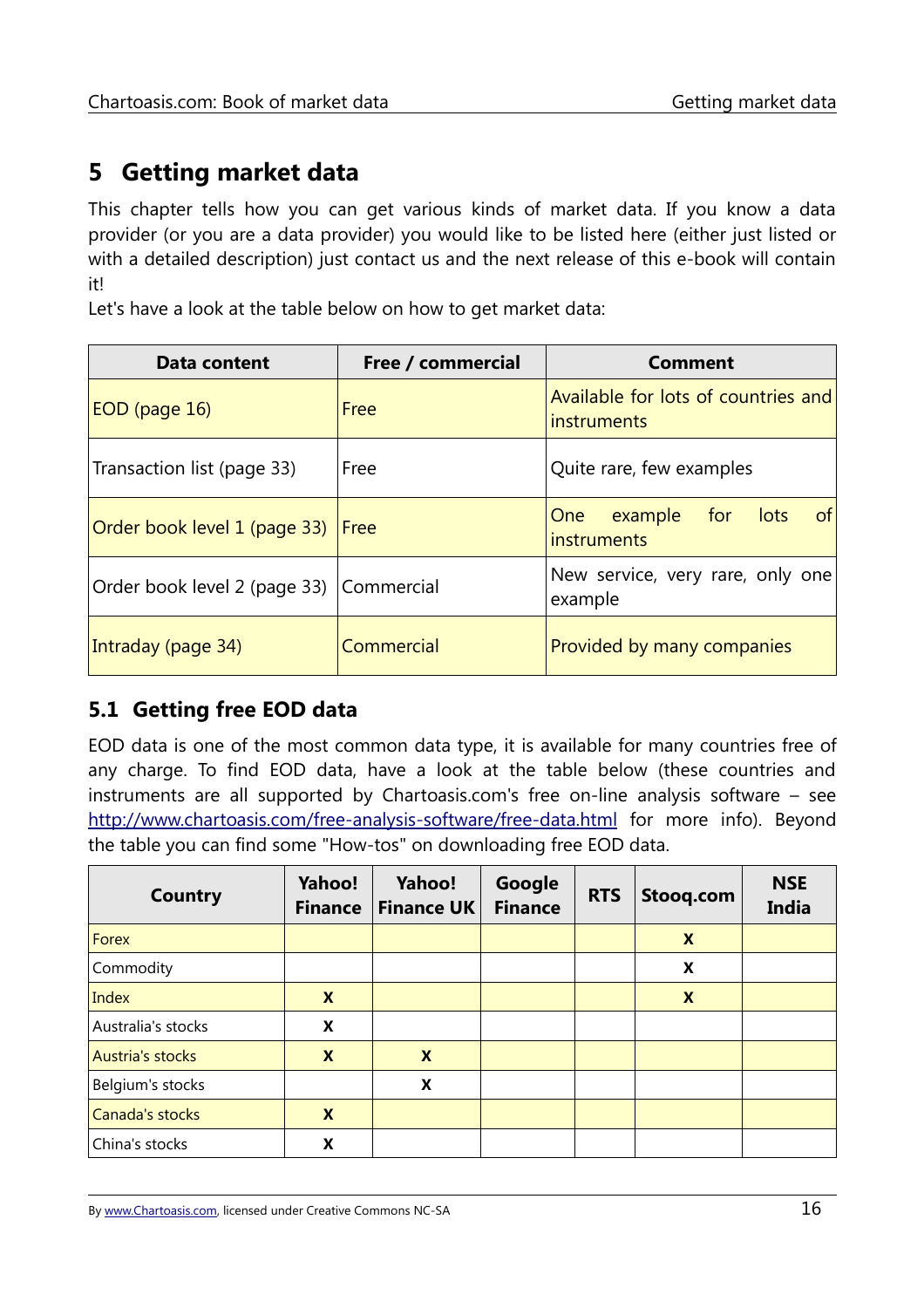| Denmark's stocks        |                           | $\boldsymbol{\mathsf{x}}$ |                    |                           |                           |   |
|-------------------------|---------------------------|---------------------------|--------------------|---------------------------|---------------------------|---|
| France's stocks         |                           | X                         |                    |                           |                           |   |
| Germany's stocks        |                           | $\boldsymbol{\mathsf{X}}$ |                    |                           |                           |   |
| Hong-Kong's stocks      | X                         |                           |                    |                           |                           |   |
| Hungary's stocks        |                           |                           |                    |                           | $\boldsymbol{\mathsf{X}}$ |   |
| India's stocks          | X                         |                           |                    |                           |                           | X |
| Indonesia's stocks      | $\boldsymbol{\mathsf{x}}$ |                           |                    |                           |                           |   |
| Israel's stocks         | X                         |                           |                    |                           |                           |   |
| Italy's stocks          |                           | $\boldsymbol{\mathsf{x}}$ |                    |                           |                           |   |
| Japan's stocks          |                           |                           |                    |                           | $\boldsymbol{\mathsf{X}}$ |   |
| Netherlands' stocks     | $\boldsymbol{\mathsf{x}}$ | $\boldsymbol{\mathsf{X}}$ |                    |                           |                           |   |
| Norway's stocks         |                           | $\boldsymbol{\mathsf{X}}$ |                    |                           |                           |   |
| Poland's stocks         |                           |                           |                    |                           | $\boldsymbol{\mathsf{X}}$ |   |
| Portugal's stocks       |                           | X                         |                    |                           |                           |   |
| Russia's stocks         |                           |                           |                    | $\boldsymbol{\mathsf{X}}$ |                           |   |
| South Korea's stocks    | $\boldsymbol{\mathsf{X}}$ |                           |                    |                           |                           |   |
| Spain's stocks          |                           | $\boldsymbol{\mathsf{x}}$ |                    |                           |                           |   |
| Sweden's stocks         |                           | X                         |                    |                           |                           |   |
| Switzerland's stocks    |                           | $\boldsymbol{\mathsf{X}}$ |                    |                           |                           |   |
| Taiwan's stocks         | $\boldsymbol{\mathsf{X}}$ |                           |                    |                           |                           |   |
| United Kingdom's stocks |                           | $\boldsymbol{\mathsf{X}}$ |                    |                           |                           |   |
| <b>USA's stocks</b>     | X                         |                           | $\pmb{\mathsf{X}}$ |                           |                           |   |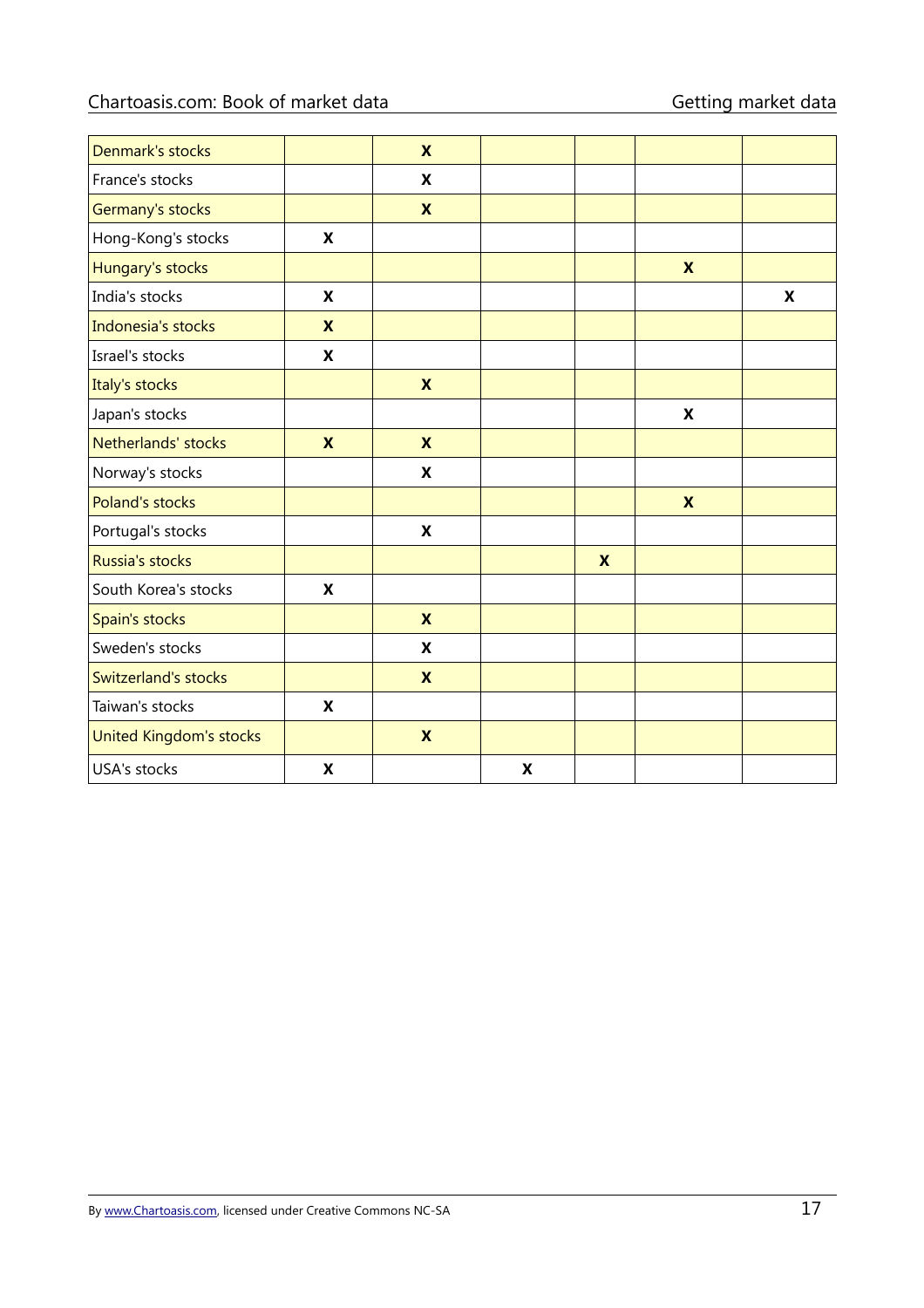#### <span id="page-19-0"></span>**5.1.1 Yahoo! Finance free market data download help**

You can find a stock on Yahoo! Finance by name and by ISIN code. We suggest using ISIN code because the probability of finding false equity is smaller.

- 1. Visit [http://finance.yahoo.com.](http://finance.yahoo.com/)
- 2. Enter the name or a part of the name of the wanted stock into the text field on the top of the page until the complete name pops up in the list, then click "Get Quotes" OR enter the whole ISIN code of the stock and then click "Get Quotes".



3. Click "Historical Prices" on the next page.



4. On the next page you can set up the time interval's "Start Date" and "End Date" (this interval will be in the downloaded data file). Keep the resolution "Daily", "Start Date" and "End Date" is freely configurable. "End Date" is always the actual date by default.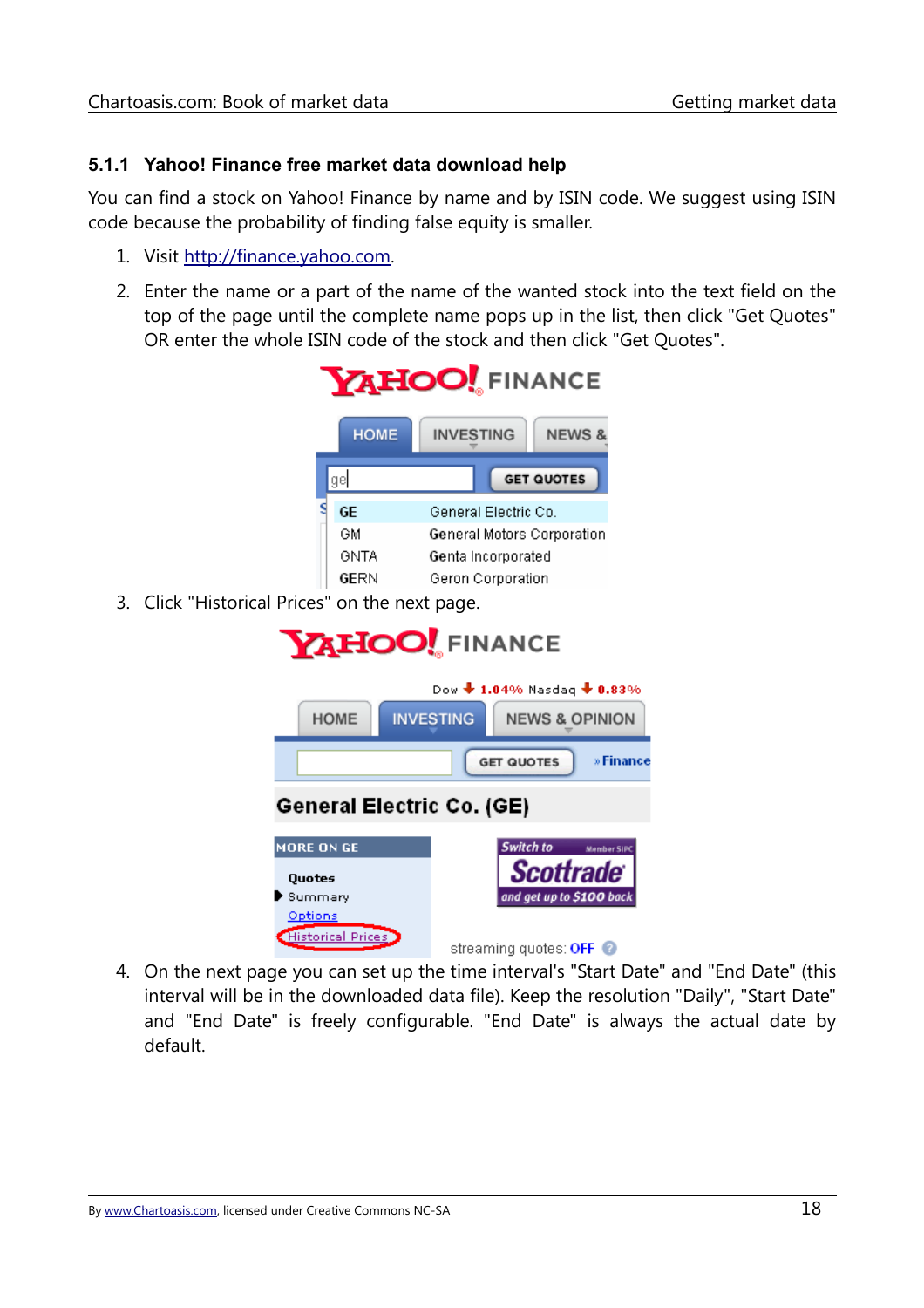| <b>SET DATE RANGE</b>                                          |                                        |
|----------------------------------------------------------------|----------------------------------------|
| Eg. Jan 1,<br>1962<br><b>Start Date:</b> $\frac{1}{2}$<br>2003 | ⊙ Daily<br>○ Weekly                    |
| 1121<br>2008<br>End Date: Feb ⊠                                | $\bigcirc$ Monthly<br>◯ Dividends Only |
| Get Prices                                                     |                                        |

5. Click "Download to spreadsheet" link on the bottom of the page to download the data file. We recommend that you change the name of the file you are downloading since it is always the same (table.csv) by default.

|  | 15-Nov-07 | 38.93 | 38.93 | 38.13 |  | 38.31 41,590,000 | 37.99 |
|--|-----------|-------|-------|-------|--|------------------|-------|

**Hint**: if you save the url of the download page to the "Favorites" or "Bookmarks" you do not have to do all the search process again but you can navigate to the page of the data download directly by recalling it from the "Favorites" or "Bookmarks".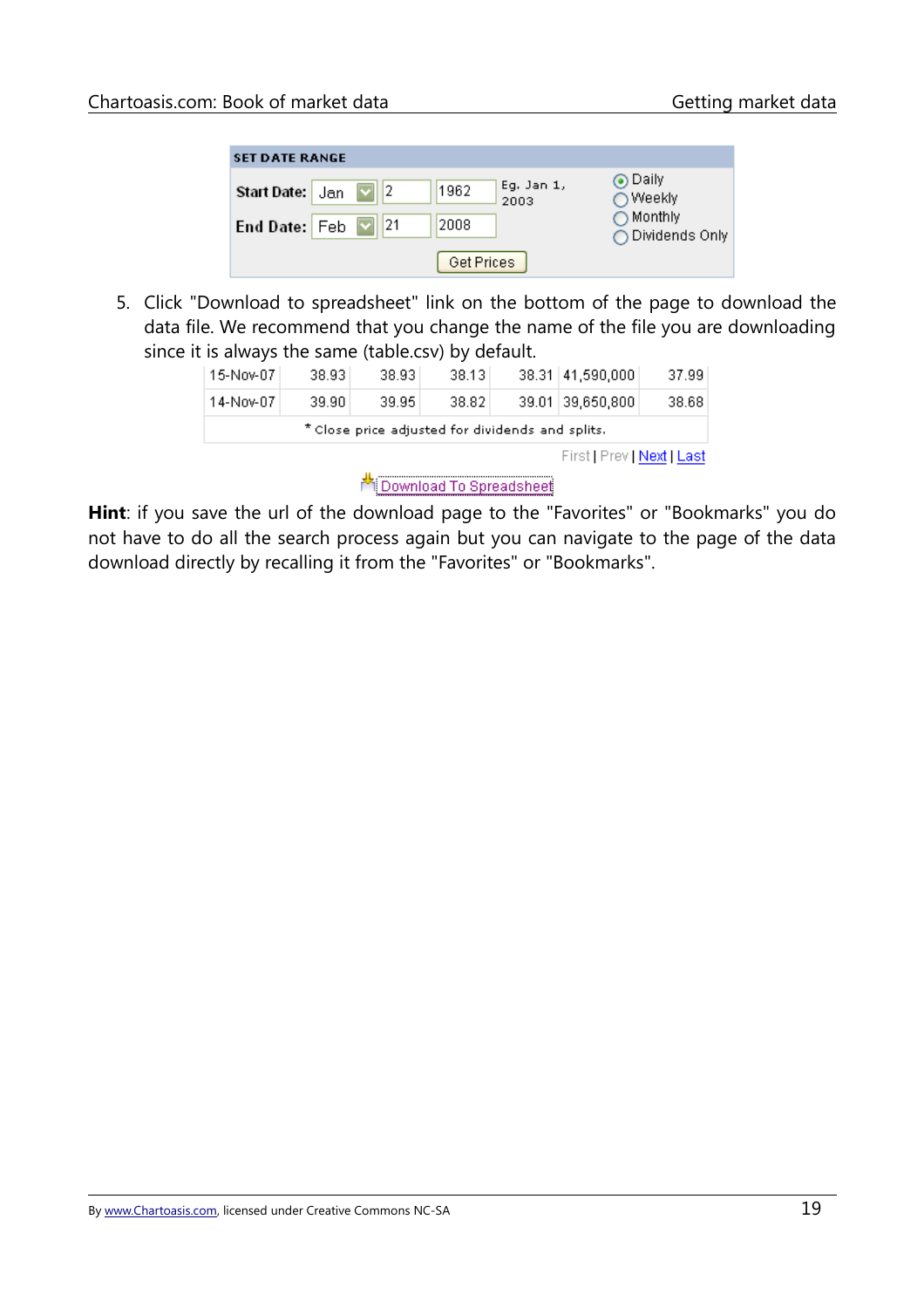#### <span id="page-21-0"></span>**5.1.2 Yahoo! Finance UK free market data download help**

You can find a stock on Yahoo! Finance UK by name and by ISIN code. We suggest using ISIN code because the probability of finding false equity is smaller.

- 1. Visit [http://uk.finance.yahoo.com.](http://uk.finance.yahoo.com/)
- 2. Enter the name or a part of the name of the wanted stock into the text field on the top of the page, then click "Get Quotes" OR enter the whole ISIN code of the stock and then click "Get Quotes". It is recommended to set the drop down list to "All markets".



3. If the keyword / name you entered in the search box fits more than one stock (BMW in this case, which is traded at more stock exchanges), a table like below appears. You can choose the appropriate stock ticker (in this case BMW.DE, which means BMW shares traded on XETRA) and proceed with the next step. If you entered an ISIN code, or the keyword is recognized by Yahoo! Finance UK the stock's Yahoo! Finance UK page appears and you can proceed with the next step.

|               | Basic Edit<br>/iews: Summary   Columnar |        |         | Columnar   Columnar   ₩ New View     |           |           |                          |
|---------------|-----------------------------------------|--------|---------|--------------------------------------|-----------|-----------|--------------------------|
| Symbol        | Name                                    | Time   | Trade   | Change                               | % Chq     | Volume    | Intraday                 |
| <b>BMW</b>    | BAYERISCHE MOTOREN WERKE AG             | 1 Jan  | N/A     | $0.00$ \$                            | $0.00\%$  | 0         | <b>Dravalled Hollown</b> |
| <b>BMW.BE</b> | <b>BMW</b>                              | 11 Sep | 34.01   | $+0.53 \in$                          | $+1.52%$  | 8,924     | ×.                       |
| <b>BMW.DE</b> | <b>BMW</b>                              | 11 Sep | 34.45   | <b>↑</b> 0.18 €                      | 10.53%    | 4,422,036 | شتبه المعرو              |
| <b>BMW.DU</b> | <b>BMW</b>                              | 11 Sep | 34.405  | <b>↑</b> 0.20 €                      | 10.58%    | 4,116     | بالأسكم يتحامد           |
| <b>BMW.F</b>  | <b>BMW</b>                              | 11 Sep | 34.31   | $\clubsuit$ 0.04 $\epsilon$          | $+0.12%$  | 51,658    |                          |
| <b>BMW.HA</b> | <b>BMW</b>                              | 11 Sep | 34.16   | $\clubsuit$ 0.17 $\epsilon$          | $+0.48%$  | 7,600     |                          |
| <b>BMW.HM</b> | <b>BMW</b>                              | 11 Sep | 34.40   | <b>↑</b> 0.01€                       | 10.04%    | 3,180     |                          |
| <b>BMW.L</b>  | N/A                                     | 1 Jan  | N/A     | 0.00                                 | 0.00%     | 0         | <b>Envalid ticker</b>    |
| <b>BMW.MI</b> | <b>BMW</b>                              | 11 Sep | 34.5000 | <b>↑</b> 0.3600 €                    | $$1.05\%$ | 2,001     |                          |
| <b>BMW.MU</b> | <b>BMW</b>                              | 11 Sep | 34.32   | $+0.03 \in$                          | $+0.09%$  | 19,493    |                          |
| <b>BMW.SG</b> | <b>BMW</b>                              | 11 Sep | 34.60   | <b>↑</b> 0.19 €                      | 10.55%    | 27,287    |                          |
| <b>BMW.SW</b> | <b>BMW</b>                              | 11 Sep | 52.00   | $\textcolor{blue}{\bullet}$ 0.05 CHF | 10.10%    | 20        | -- X-                    |
| <b>BMW.VI</b> | N/A.                                    | 1 Jan  | N/A     | 0.00                                 | 0.00%     | 0         | <b>Envalled ticker</b>   |
| <b>BMW.VX</b> | <b>BMW</b>                              | 30 Jan | 18.30   | $\clubsuit$ 0.20 $\epsilon$          | $+1.08%$  | 500       | <b>Envalid ticker</b>    |
|               |                                         |        |         |                                      |           |           |                          |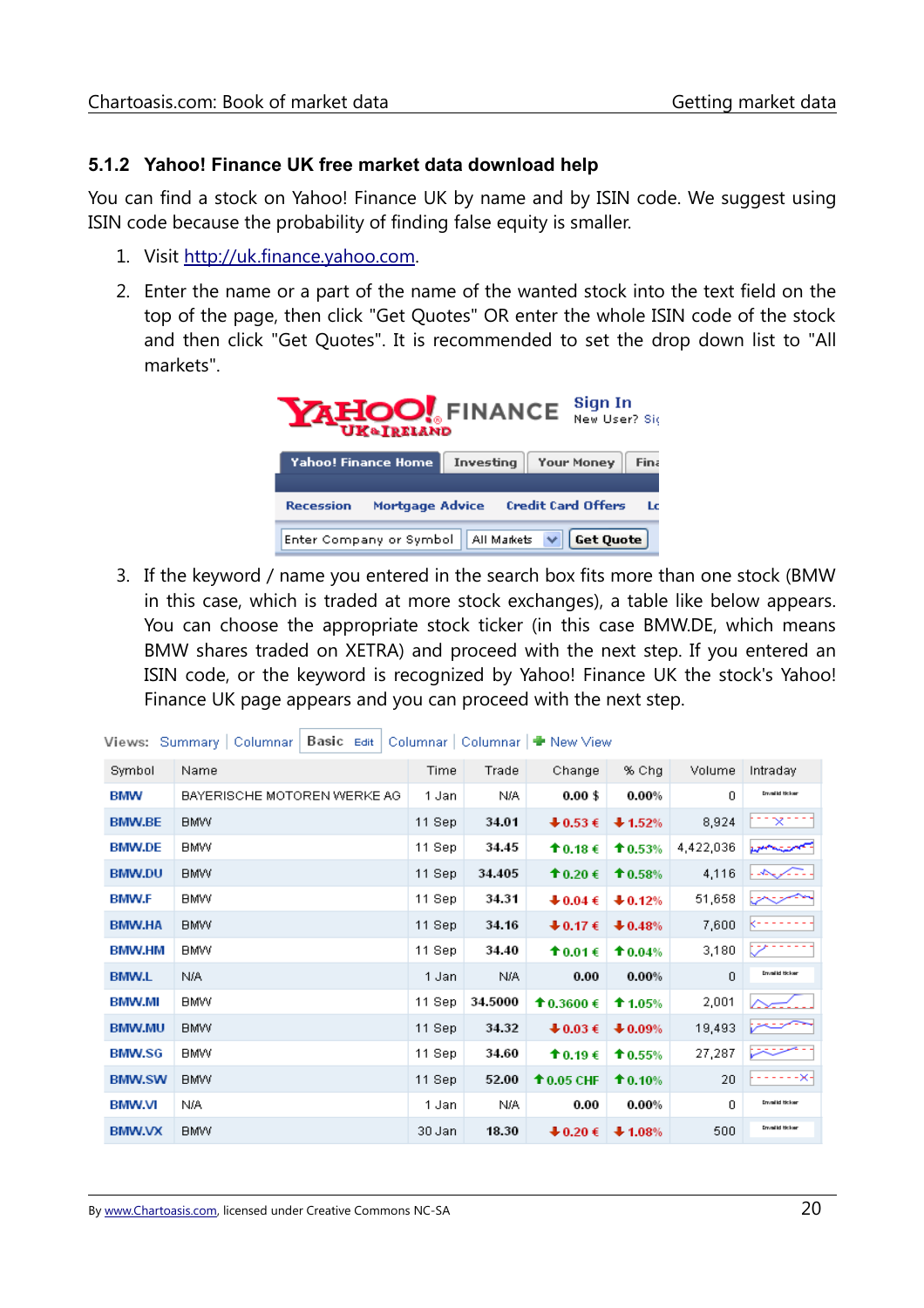4. Click "Historical Prices" on the next page. Proceed with "Download historical data".



5. On the next page you can set up the time interval's "Start Date" and "End Date" (this interval will be downloaded in the data file). "Start Date" and "End Date" is freely configurable. "End Date" is always the actual date by default.

| <b>SET DATE RANGE</b> |                               |                    |
|-----------------------|-------------------------------|--------------------|
| Start Date: 1         | 2003<br>Jan<br>Eg. 1 Jan 2004 | ⊙ Daily<br>○Weekly |
| End Date: 27          | 2009<br>Sep                   | ◯ Monthly          |
|                       | Get Prices                    |                    |

6. Click "Download to spreadsheet" link on the bottom of the page to download the data file. It is recommended that you change the name of the file you are downloading since it is always the same (table.csv) by default.

|           | First   Prev   Next   Last |                                                  |       |  |                  |       |  |  |  |
|-----------|----------------------------|--------------------------------------------------|-------|--|------------------|-------|--|--|--|
|           |                            | * Close price adjusted for dividends and splits. |       |  |                  |       |  |  |  |
| 14-Nov-07 | 39.90                      | 39.95                                            | 38.82 |  | 39.01 39,650,800 | 38.68 |  |  |  |
| 15-Nov-07 | 38.93                      | 38.93                                            | 38.13 |  | 38.31 41,590,000 | 37.99 |  |  |  |

Download To Spreadsheet

**Hint**: if you save the URL of the download page to the "Favorites" or "Bookmarks" you do not have to do all the search process again but you can navigate to the page of the data download directly by recalling it from the "Favorites" or "Bookmarks".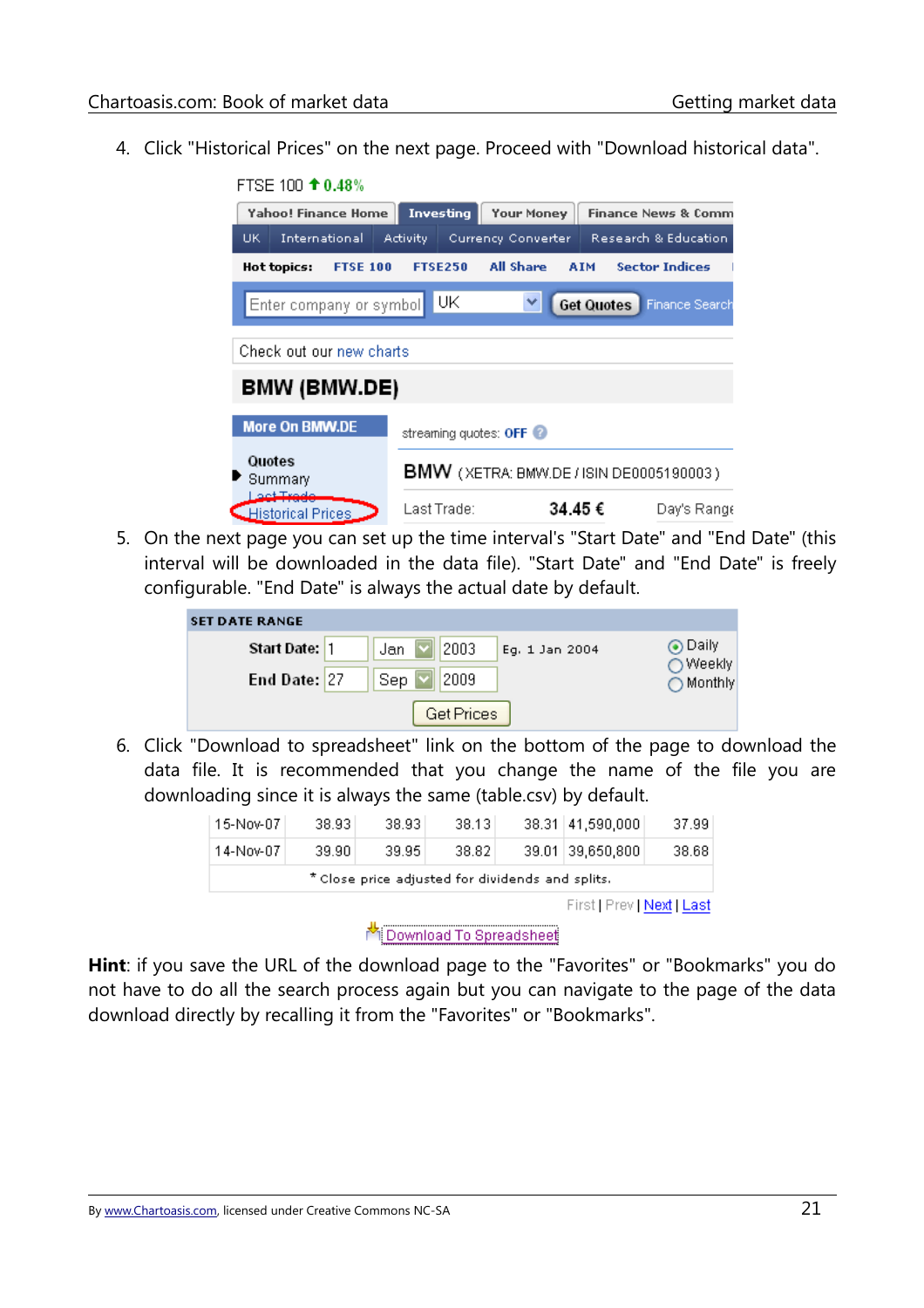#### <span id="page-23-0"></span>**5.1.3 Google Finance free market data download help**

Google Finance [\(http://www.google.com/finance\)](http://www.google.com/finance) provides market data of USA stocks only, but it has some interesting other functions.

1. Enter the name or a part of the name of the wanted stock into the text field on the top of the page until the complete name pops up in the list, then click "Get quotes".

|                   | <b>Google</b> finance said                                       |     |                              |                                                          | Get quotes          |  |
|-------------------|------------------------------------------------------------------|-----|------------------------------|----------------------------------------------------------|---------------------|--|
|                   |                                                                  |     | <b>CSCO</b>                  | Cisco Systems, Inc.                                      |                     |  |
| <b>Markets</b>    |                                                                  | Mar | <b>SXBRB</b><br><b>SXBRA</b> | CSCOM BS13B (FR0007317813)<br>CSCOM BS11A (FR0007317813) |                     |  |
| News              |                                                                  |     |                              | <b>California's unemployment rate hits</b>               | $-$ Dow $-$ S&P 500 |  |
| <b>Portfolios</b> |                                                                  |     | 12.2% in August              |                                                          |                     |  |
|                   | The Little Hotel - 스타이트 Exchange Hotel - Hotel - Hotel - Hotel - |     |                              |                                                          |                     |  |

2. Click "Historical Prices" on the next page.

| <b>Google</b> finance sso                                                              | Example: "CSCO" or "Google"                                                                                              |                                     | Get quotes                                                                                                         |                       |
|----------------------------------------------------------------------------------------|--------------------------------------------------------------------------------------------------------------------------|-------------------------------------|--------------------------------------------------------------------------------------------------------------------|-----------------------|
| Company                                                                                | Cisco Systems, Inc. (Public, NASDAQ:CSCO) Watch this stock                                                               |                                     |                                                                                                                    |                       |
| Summary<br>News:<br><b>Related companies</b><br>Historical prices<br><b>Financials</b> | 23.40<br>$+0.01(0.03%)$<br>After Hours: 23.39 -0.01 (-0.04%)<br>Sep 18, 7:59PM EDT<br>NASDAQ real-time data - Disclaimer | Range<br>52 week<br>Open<br>Mkt cap | 23.24 - 23.61 P/E<br>13.61 - 24.30 Div/yield<br>23.50 EPS<br>Vol / Avg. 53.80M/54.07M Shares 5.79B<br>135.47B Beta | 22.44<br>1.04<br>1.19 |

3. If the default time interval for the download does not fit your needs you can change it through the left (start of interval) and right (end of interval) text field. The end date is the actual date by default.

| Show: Daily   Weekly |       |       | Sep 20, 2008 | Sep 19, 2009 | Update     | <b>Historical chart</b>            |
|----------------------|-------|-------|--------------|--------------|------------|------------------------------------|
| Date                 | Open  | High  | Low          | Close        | Volume     |                                    |
| Sep 18, 2009         | 23.50 | 23.61 | 23.24        | 23.40        | 52,202,649 |                                    |
| Sep 17, 2009         | 23.22 | 23.49 | 23.16        | 23.39        | 40,425,718 |                                    |
| Sep 16, 2009         | 23.07 | 23.45 | 23.00        | 23.36        | 53,658,457 |                                    |
| Sep 15, 2009         | 22.83 | 23.19 | 22.66        | 22.98        | 50,926,889 |                                    |
| Sep 14, 2009         | 22.85 | 22.99 | 22.61        | 22.79        | 60,622,743 |                                    |
| Sep 11, 2009         | 22.92 | 23.13 | 22.61        | 23.09        | 53,498,121 |                                    |
| Sep 10, 2009         | 22.15 | 23.05 | 22.01        | 23.01        | 76,624,178 |                                    |
| Sep 9, 2009          | 21.97 | 22.52 | 21.96        | 22.23        | 45,121,195 | Sep 22, 2008                       |
| Sep 8, 2009          | 22.00 | 22.21 | 21.79        | 21.92        | 39,951,465 |                                    |
| Sep 4, 2009          | 21.59 | 21.96 | 21.40        | 21.84        | 28,952,320 | Export                             |
| Sep 3, 2009          | 21.73 | 21.90 | 21.34        | 21.49        | 33,835,239 | <b>EU</b> Download to spreadsheet) |
| Sep 2, 2009          | 21.09 | 21.73 | 21.07        | 21.55        | 40,254,299 |                                    |

4. Click "Download to spreadsheet" on the right to download data file. It is recommended to change the name of the downloaded file since the default file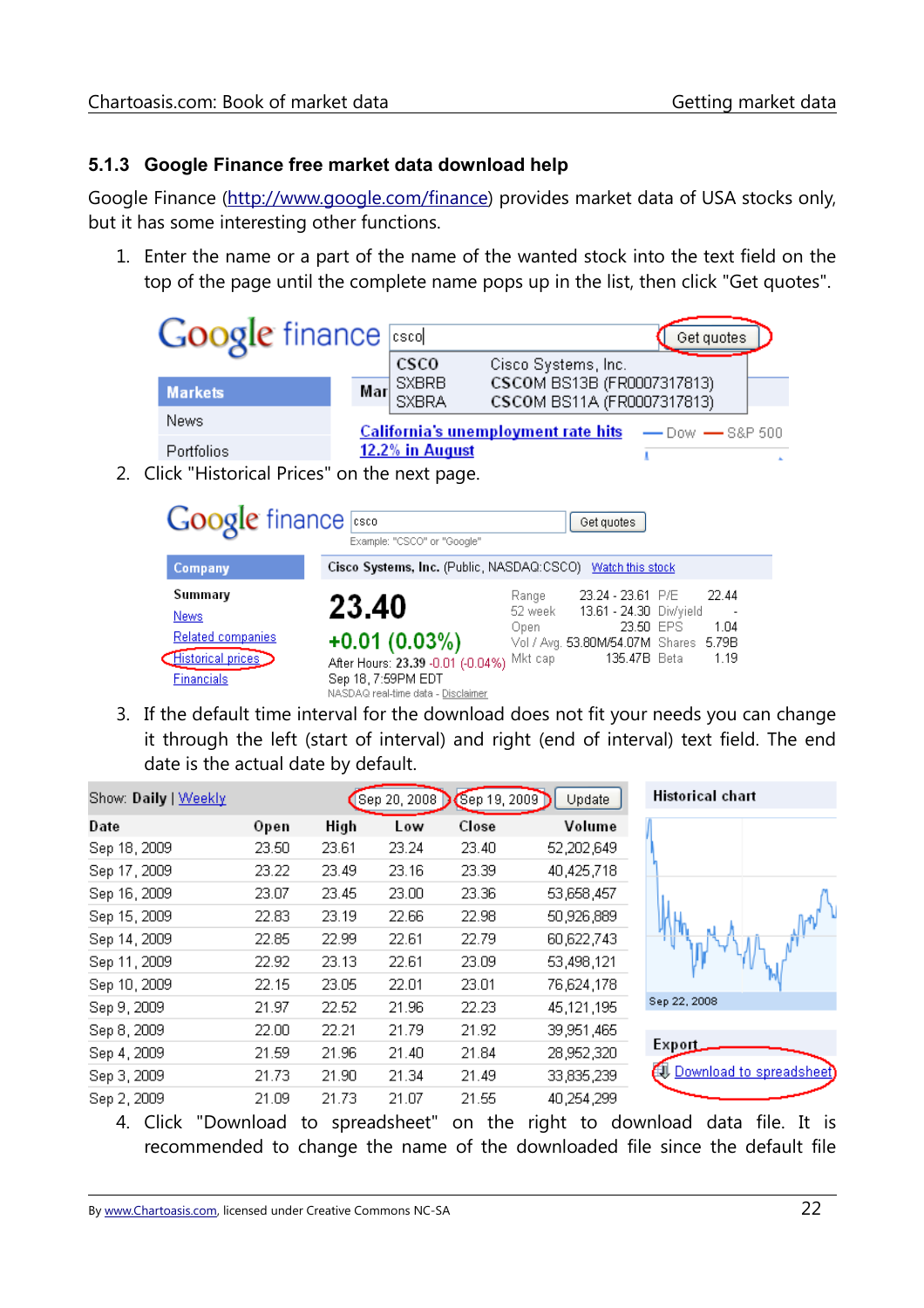name is always the same (data.csv).

**Hint**: if you save the URL of the download page to the "Favorites" or "Bookmarks" you do not have to do all the search process again but you can navigate to the page of the data download directly by recalling it from the "Favorites" or "Bookmarks".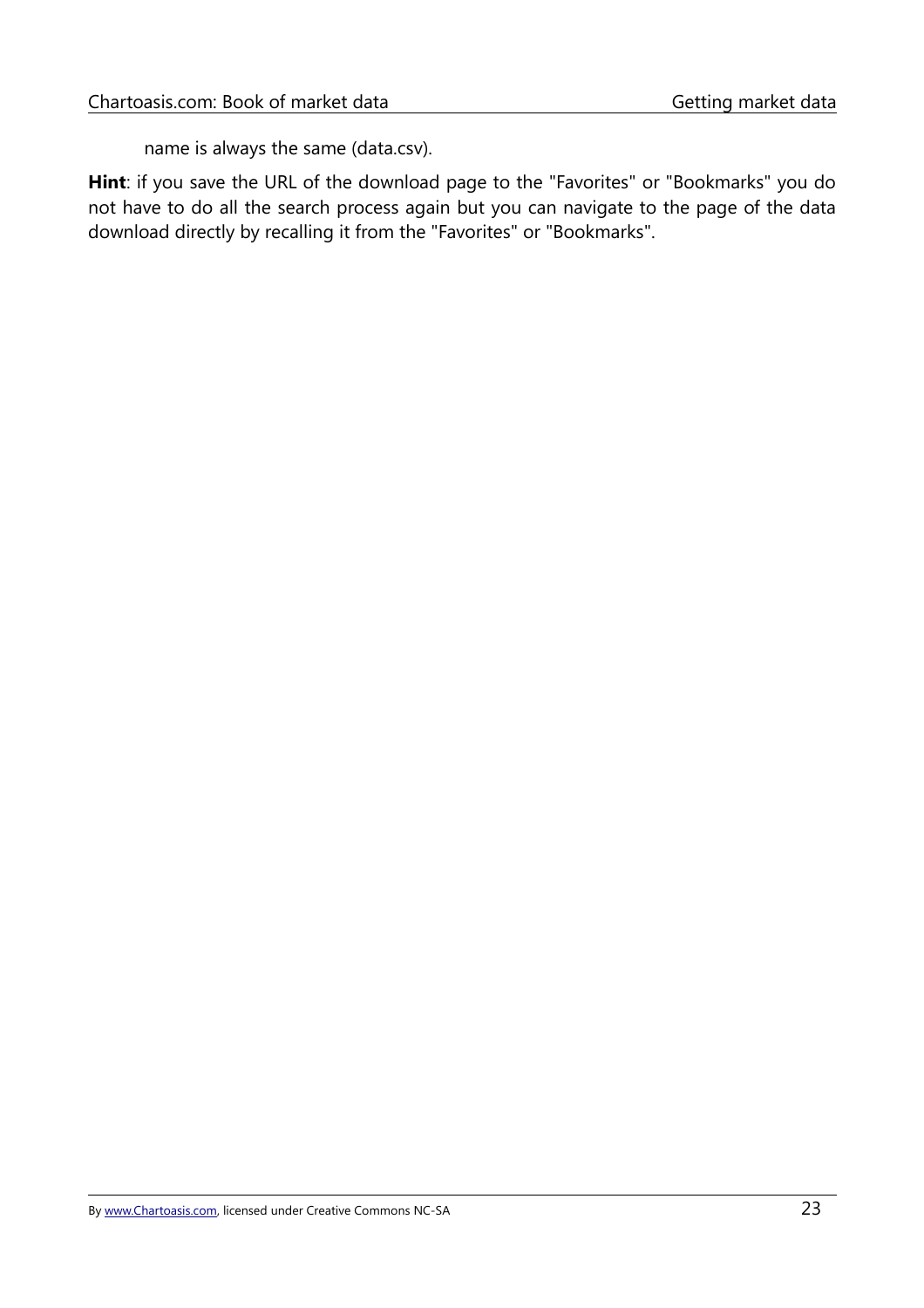#### <span id="page-25-0"></span>**5.1.4 RTS (Russian Trading System) free market data download help**

You can download market data for Russian stocks from RTS.

- 1. If you already know the wanted stock's ticker / code on RTS, proceed with the searching by ticker in the next step. Otherwise:
	- Visit [www.rts.ru/en](http://www.rts.ru/en)
	- You can find the tickers / codes in the list of equities at Stock Market / RTS Standard / Members OR at Stock Market / RTS Classica / Members, in the column "Code" of the wanted equity.

#### **RTS Standard Members**

#### Data as of 27,09,2009 Total: 102

|             | Company name                     | <b>Contacts</b>                                                                                             |
|-------------|----------------------------------|-------------------------------------------------------------------------------------------------------------|
| <b>ABSB</b> | Absolut Bank (ZAO)               | Phone: +7 (495) 935-5101, +7 (495) 777-7153<br>E-mail: StocksBack@absolutbank.ru<br>Web: www.absolutbank.ru |
|             | Aiaks-Capital Investment Company | Phone: +7 (495) 970-1055<br>E-mail: info@aiakscapital.ru<br>Web: www.aiakscapital.ru                        |
| AKBF        | AK BARS Finance                  | Phone: +7 (495) 644-2995<br>E-mail: isokol@akbf.ru<br>Web: www.akbf.ru                                      |

- 2. Visit www.rts.ru/en, and choose Market Data / Archives then select Data by ticker in the middle of the page. Set up data download similar to the upper right part of the below picture.
	- Enter the RTS code of the equity into the "Ticker" field.
	- Keep "table" field checked, keep "graph" field unchecked if it is checked.
	- You can set the starting date of the data with the "from" field at "Date" and you can specify the end of the time frame with the "to" field.
	- Keep the drop down menu checked while "Market Trades" is selected.
	- Check "Display only the dates with the trade information".
	- Click search.
- 3. In the next page click "Data in CSV" next to the icon shaped like a floppy disc, and data is download-able.

By [www.Chartoasis.com,](http://www.Chartoasis.com/) licensed under Creative Commons NC-SA 24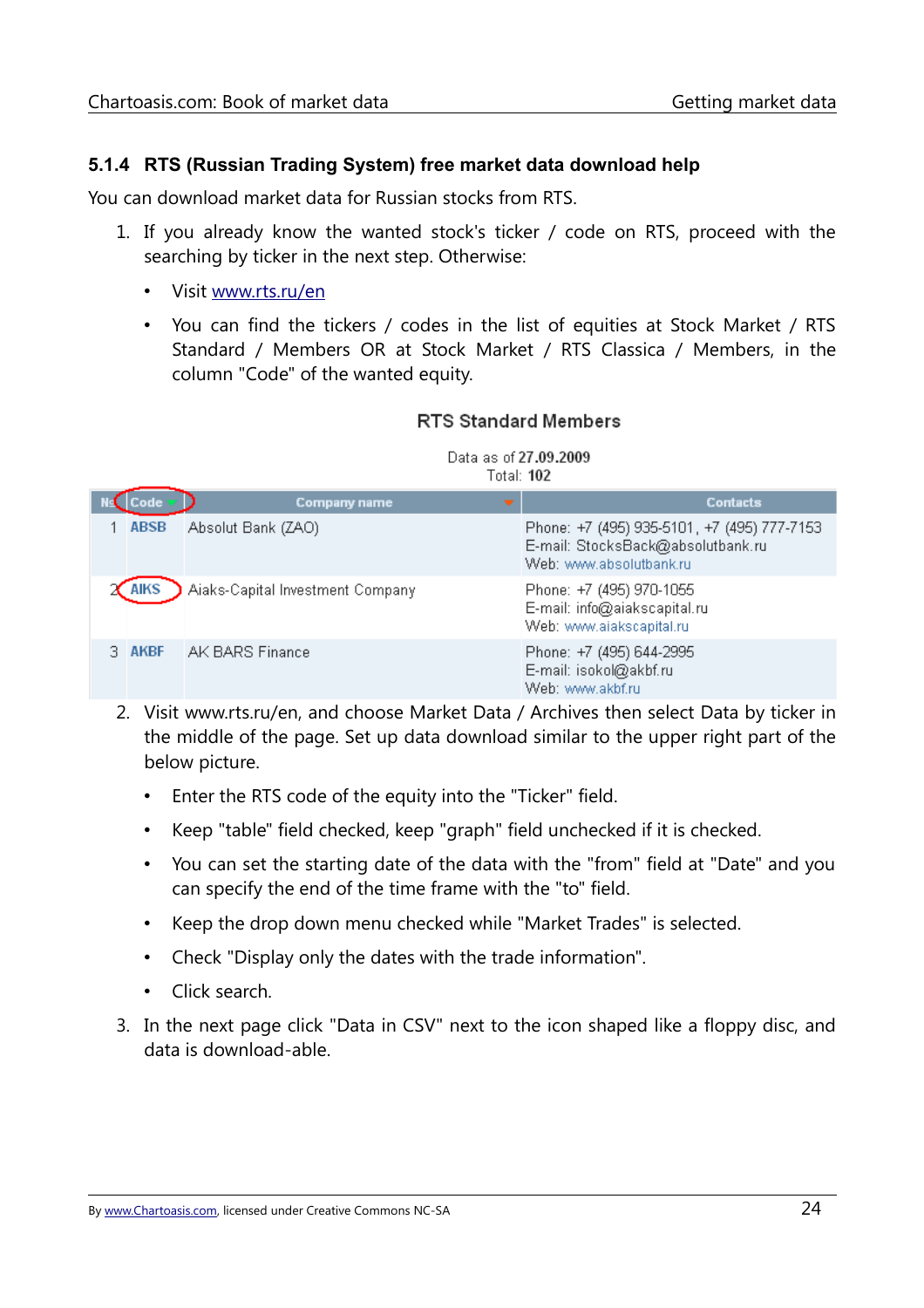### Chartoasis.com: Book of market data Getting market data

| GAZA |                         |  |                       |  |                                              |           |  |  |  |
|------|-------------------------|--|-----------------------|--|----------------------------------------------|-----------|--|--|--|
|      | GAZ, Common             |  |                       |  |                                              |           |  |  |  |
|      | Market: Classic Market  |  |                       |  |                                              |           |  |  |  |
|      | Security Status: Traded |  |                       |  |                                              |           |  |  |  |
|      | <b>Available Data</b>   |  |                       |  |                                              |           |  |  |  |
|      |                         |  |                       |  | <b>Exchange Name   Begin Date   End Date</b> |           |  |  |  |
|      |                         |  |                       |  |                                              |           |  |  |  |
|      | NP RTS <b>NP</b>        |  | 01.09.1995 29.12.2006 |  |                                              |           |  |  |  |
|      |                         |  |                       |  | Period: 13.12.1995 - 19.12.2008              |           |  |  |  |
|      | Turnover, USD           |  | 194,991,200           |  |                                              |           |  |  |  |
|      | Turnover, shares        |  |                       |  |                                              | 2,828,312 |  |  |  |
|      | Number of trades        |  |                       |  |                                              | 2,789     |  |  |  |

| Data by ticker                                      |                                       |  |  |  |  |  |  |  |
|-----------------------------------------------------|---------------------------------------|--|--|--|--|--|--|--|
| Ticker:   gaza                                      | $\triangledown$ table<br>$\Box$ graph |  |  |  |  |  |  |  |
| Date from: $12 \vee$ December $\vee$<br>1995 $\vee$ | A Market Trades                       |  |  |  |  |  |  |  |
| to:   19 $\vee$ December $\vee$ 2008 $\vee$         | $\bigcap$ List of transactions        |  |  |  |  |  |  |  |
| Display only the dates with the trade information   |                                       |  |  |  |  |  |  |  |
| Search                                              |                                       |  |  |  |  |  |  |  |
|                                                     |                                       |  |  |  |  |  |  |  |

#### **MARKET TRANSACTIONS**

Data in CSV

|                |                                       |               |               |  |                  |                  |              | <b>Open</b>              |                          |                                                                | <b>Last trade</b> |                          |         | Volume     |  |  |  |  |
|----------------|---------------------------------------|---------------|---------------|--|------------------|------------------|--------------|--------------------------|--------------------------|----------------------------------------------------------------|-------------------|--------------------------|---------|------------|--|--|--|--|
|                | <b>Bid</b><br>Date<br><b>Currency</b> |               | Ask           |  | <b>High</b>      | Low              | <b>Price</b> |                          |                          | Change   Volume, shr   Monetary units   Currency   Volume, shr |                   |                          | †Trades | Market Cap |  |  |  |  |
| 13.12.1995 USD |                                       |               | 17,900 25,000 |  | $-17,500$ 17,500 |                  | 17.5         | ۰                        | 900                      | 15,750 USD                                                     |                   | 900                      |         |            |  |  |  |  |
| 14.12.1995 USD |                                       |               | 17,900 25,000 |  |                  |                  | $\sim$       | $\overline{\phantom{a}}$ | $\overline{\phantom{a}}$ |                                                                | - USD             | $\overline{\phantom{a}}$ |         |            |  |  |  |  |
| 15.12.1995 USD |                                       |               | 18,000 25,000 |  |                  | $-17.950$ 17.950 | 17.95        |                          | 1,500                    | 26,925 USD                                                     |                   | 1,500                    |         |            |  |  |  |  |
| 18.12.1995 USD |                                       | 18,000 25,000 |               |  |                  |                  | $\sim$       | ۰                        | $\overline{\phantom{a}}$ |                                                                | - USD             | -                        |         |            |  |  |  |  |
| 19.12.1995 USD |                                       |               | 18,000 25,000 |  |                  |                  |              | $\overline{\phantom{a}}$ |                          |                                                                | - USD             |                          |         |            |  |  |  |  |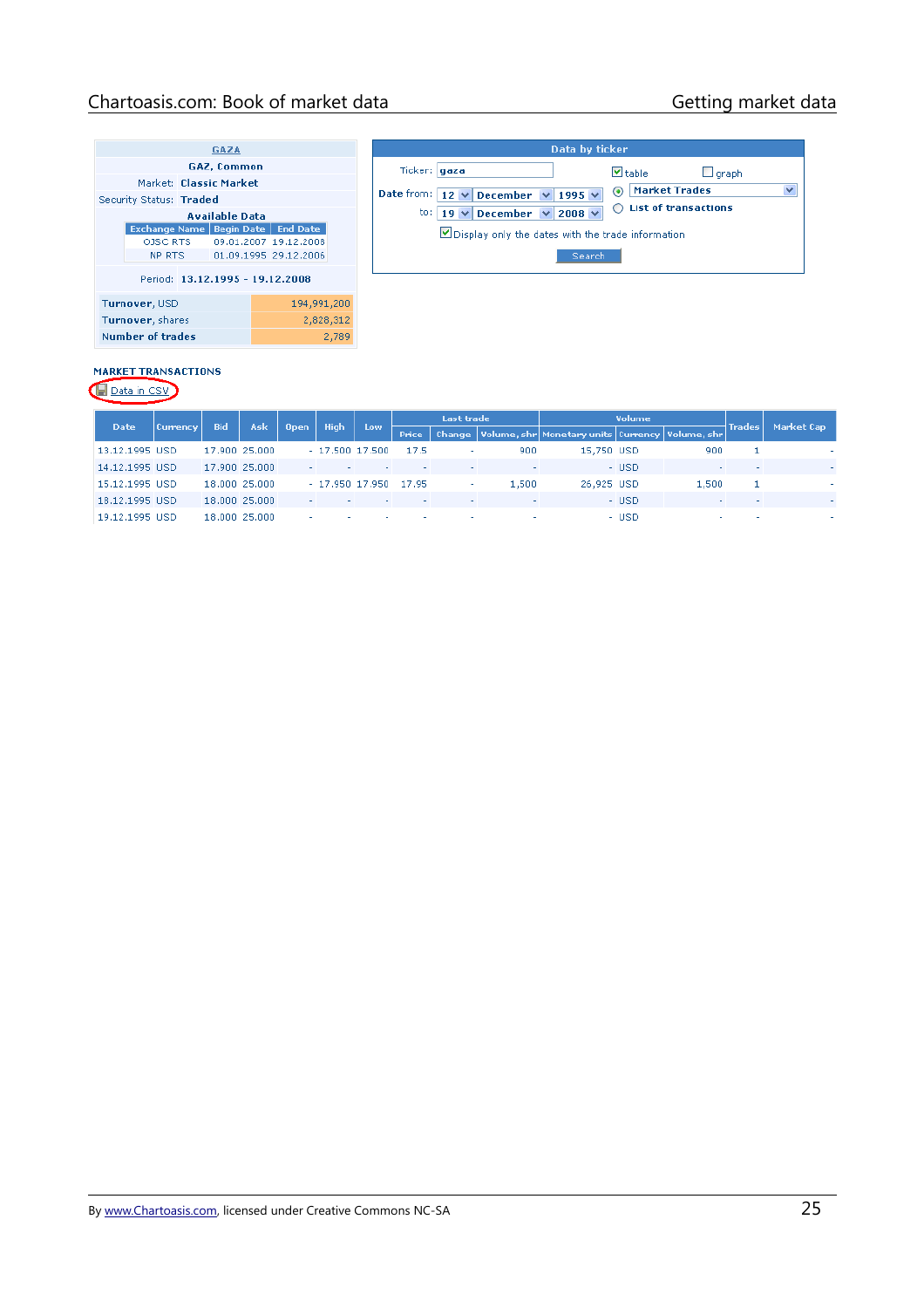#### <span id="page-27-0"></span>**5.1.5 Stooq.com free market data download help**

Stooq.com is a Polish site with some parts translated to English. You can download market data for Polish, Japanese, Hungarian, German and USA stocks. You can find a security's data by two ways: searching by category first or by the security's name.

#### *Searching for securities by category on Stooq.com*

1. Select the appropriate category's link from the table below and open it.

| Category           | URL                                                                     |
|--------------------|-------------------------------------------------------------------------|
| <b>Commodities</b> | $\frac{http://stooq.com/q/t?c=9}{http://stooq.com/q/t?c=9}$             |
| Forex              | $\frac{http://stooq.com/q/t?c=10}{$                                     |
| <b>USA stocks</b>  | $\frac{http://stooq.com/q/t?c=1}{$                                      |
| German stocks      | http://stooq.com/q/t/?c=2&u=38                                          |
| Japanese stocks    | $\frac{http://stooq.com/q/t?c=3}{$                                      |
| Polish stocks      | $\frac{http://stooq.com/q/t?c=6&u=8}{http://stooq.com/q/t?c=6&u=8}$     |
| Hungarian stocks   | $\frac{http://stooq.com/q/t/?c=2&u=29}{http://stooq.com/q/t/?c=2&u=29}$ |

2. Within the category:

| Lр | <u>Symbol</u> | <b>Nazwa</b>   | 'na nazwal         |
|----|---------------|----------------|--------------------|
|    | <b>AB1.DE</b> | AIR BERLIN     | Air Berlin         |
| 2  | ADS.DE        | <b>ADIDAS</b>  | adidas             |
| 3. | AFX.DE        | CARL ZEISS     | Carl Zeiss Meditec |
| 4  | AIXA.DE       | <b>AIXTRON</b> | Aixtron            |
| 5  | ALT.DE        | <b>ALTANA</b>  | Altana             |
| 6  | _V.DE`        | <b>ALLIANZ</b> | Allianz            |

• The column "Pelna nazwa" contains the detailed names of the securities. You can find the wanted securities with this name (you may have to turn some pages using the numbered links). When the securities is found, click the link in the "Symbol" column then proceed with chapter ["Downloading market data of the](#page-28-0) [found equity"](#page-28-0). If the wanted security is not found try searching for it by the name of the stock.

#### *Searching for securities by name on Stooq.com*

Another way to find the wanted equity is by using Stooq.com's search box.

- 1. Visit http://stoog.com/.
- 2. Enter (at least a part of) the name of the equity into the search box on the top of the page. If the name of the wanted equity pops up (like MCDONALDS CORP in the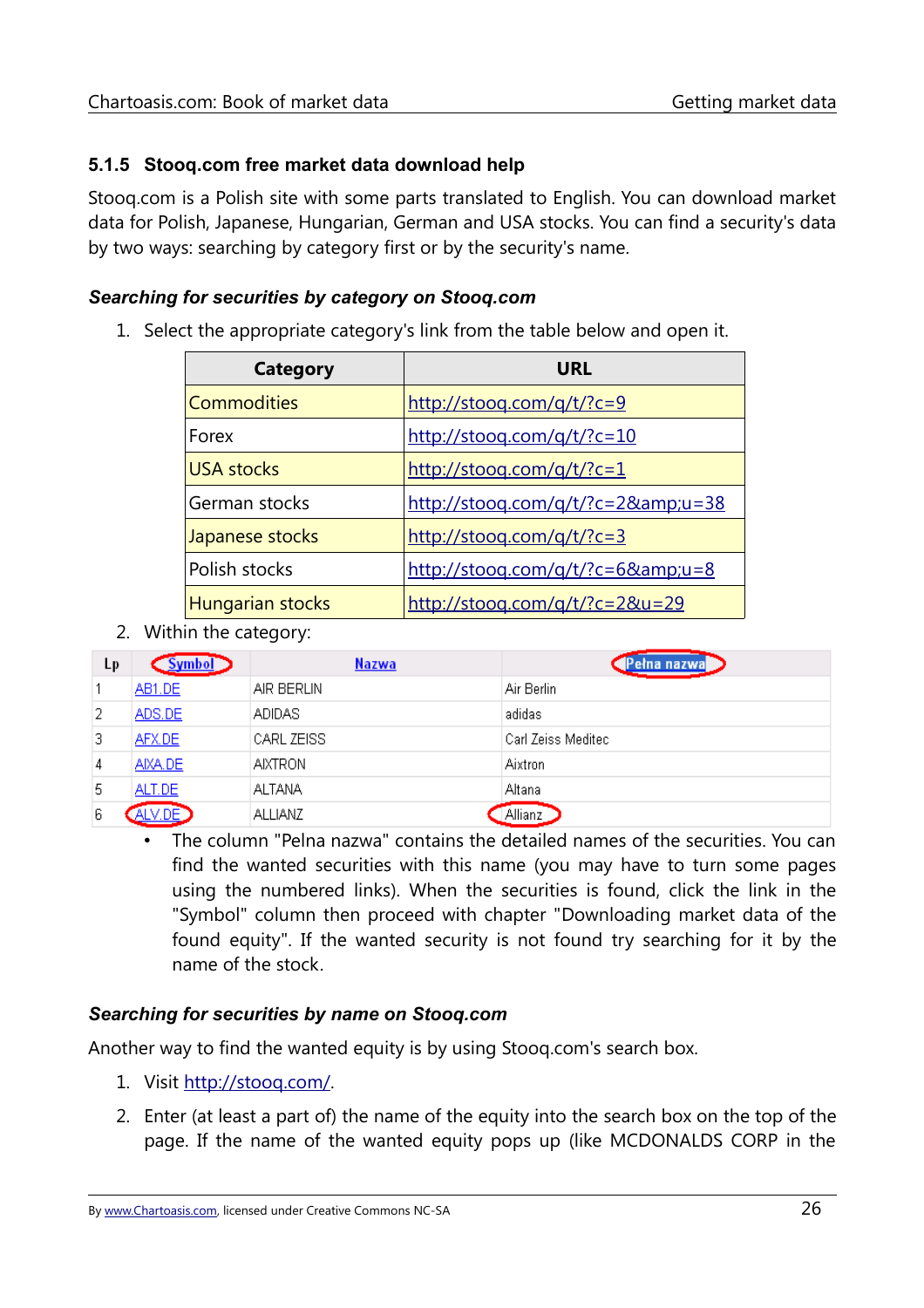example), click on it or click "Kwotuj". Otherwise click "Kwotuj" to attempt searching for the equity.

| Jesteś nowy?<br>Zarejestruj się<br><b>Stoo</b> |                              |  |         |  |                                 |  |  |  |  |  |
|------------------------------------------------|------------------------------|--|---------|--|---------------------------------|--|--|--|--|--|
|                                                |                              |  |         |  | Śro, 23 Wrz 2009, 21:03 CET, NY |  |  |  |  |  |
| Symbol np: WIG mcd.us                          |                              |  | Kwotuj  |  | znajdź symbol                   |  |  |  |  |  |
| <b>EFH Żuraw</b>                               | <b>MCD.US MCDONALDS CORP</b> |  |         |  |                                 |  |  |  |  |  |
|                                                |                              |  | Zamknii |  |                                 |  |  |  |  |  |

3. If you have entered (at least a part of) the name or ticker of an equity supported by Stooq.com your browser will jump to the equity's page. If the name is ambiguous or misspelled (or it is not a supported equity) a page like below will pop up to resolve ambiguity by offering equities supported by Stooq.com having name similar to the name you just entered.

| Jesteś nowy?<br>Stoog<br>Zarejestruj się                               |                                        |  |  |  |  |  |  |
|------------------------------------------------------------------------|----------------------------------------|--|--|--|--|--|--|
|                                                                        | Nie, 21 Gru 2008, 17:36 CET, NY 11:36, |  |  |  |  |  |  |
| Imtelekom<br>Symbol np: WIG<br>Kwotuj                                  | znajdź symbol                          |  |  |  |  |  |  |
| Wyszukiwanie symbolu                                                   |                                        |  |  |  |  |  |  |
| Symbol MTELEKOM nie istnieje w bazie                                   |                                        |  |  |  |  |  |  |
| Czy chodziło Cio MTELEKOM (MTELEKOM.HU)                                |                                        |  |  |  |  |  |  |
|                                                                        |                                        |  |  |  |  |  |  |
| Uwaga! Upewnij się czy wpisujesz <u>symbol waloru</u> a nie jego nazwę |                                        |  |  |  |  |  |  |
| Znajdź symbol wg kategorii lub wyszukaj poniżej                        |                                        |  |  |  |  |  |  |

- If you have found the page of the wanted equity proceed with chapter ["Downloading market data of the found equity"](#page-28-0).
- If you have not found the wanted equity this way try again with a different part of the name or try searching for it by category.

#### <span id="page-28-0"></span>*Downloading market data of the found equity*

1. On the equity's page (see below) click "Dane historyczne".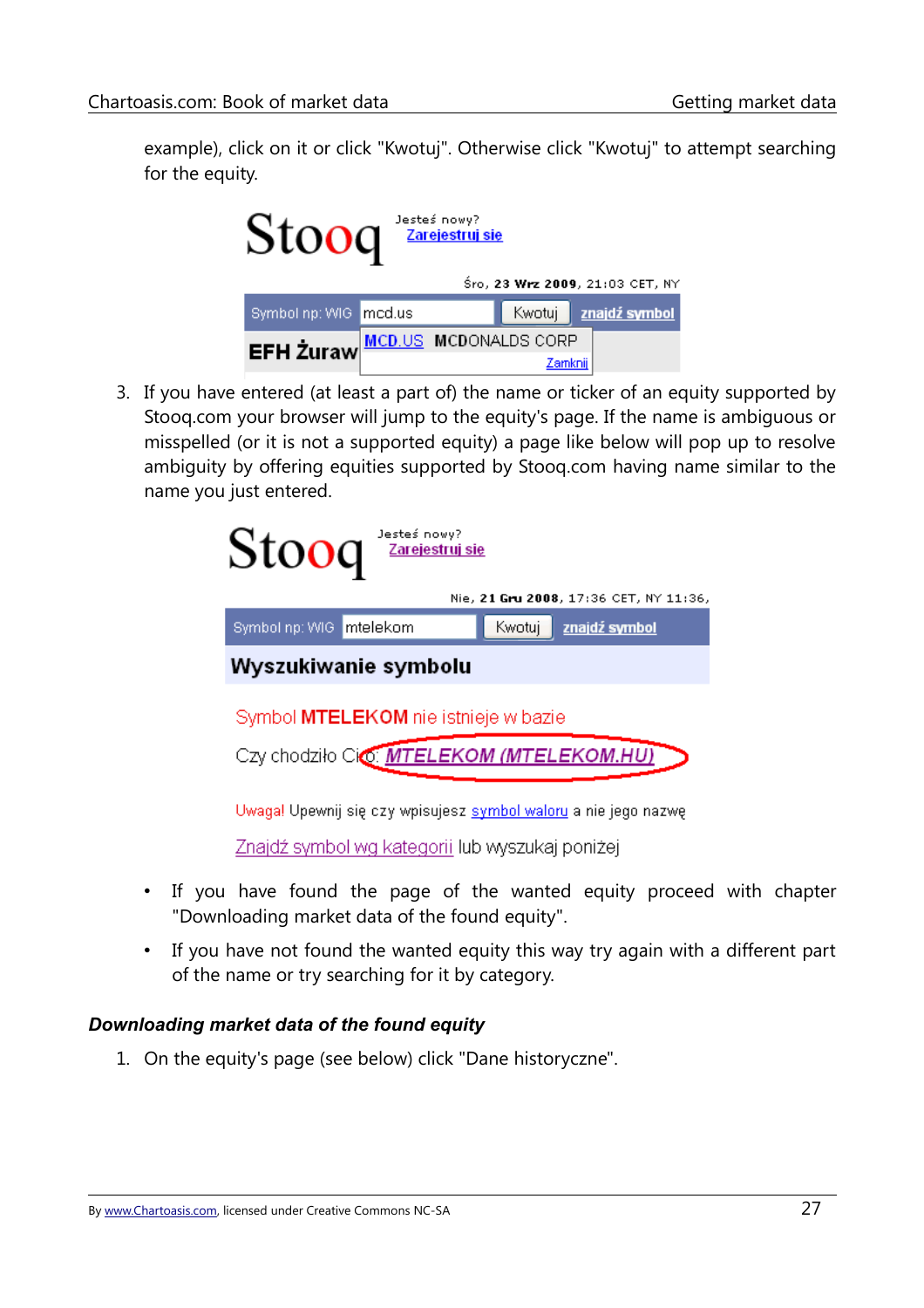

2. On the next page you can set up data download.



- "Start Date" and "End Date" tells the time interval to download. (When changing this please think of how many data points you need for the analysis. Some indicators may be inaccurate when using too little data.)
- At "Interval" select (Daily).
- "dividends" under "Skip" tells whether to download the market price or prices corrected with dividends. (This function does not have an effect in every case.)
- "splits" under "Skip" tells whether to download the market price or prices corrected with splits. (This function does not have an effect in every case.)
- 3. Click "Download data in .csv file" at the bottom of the page to download data in a ".csv" file.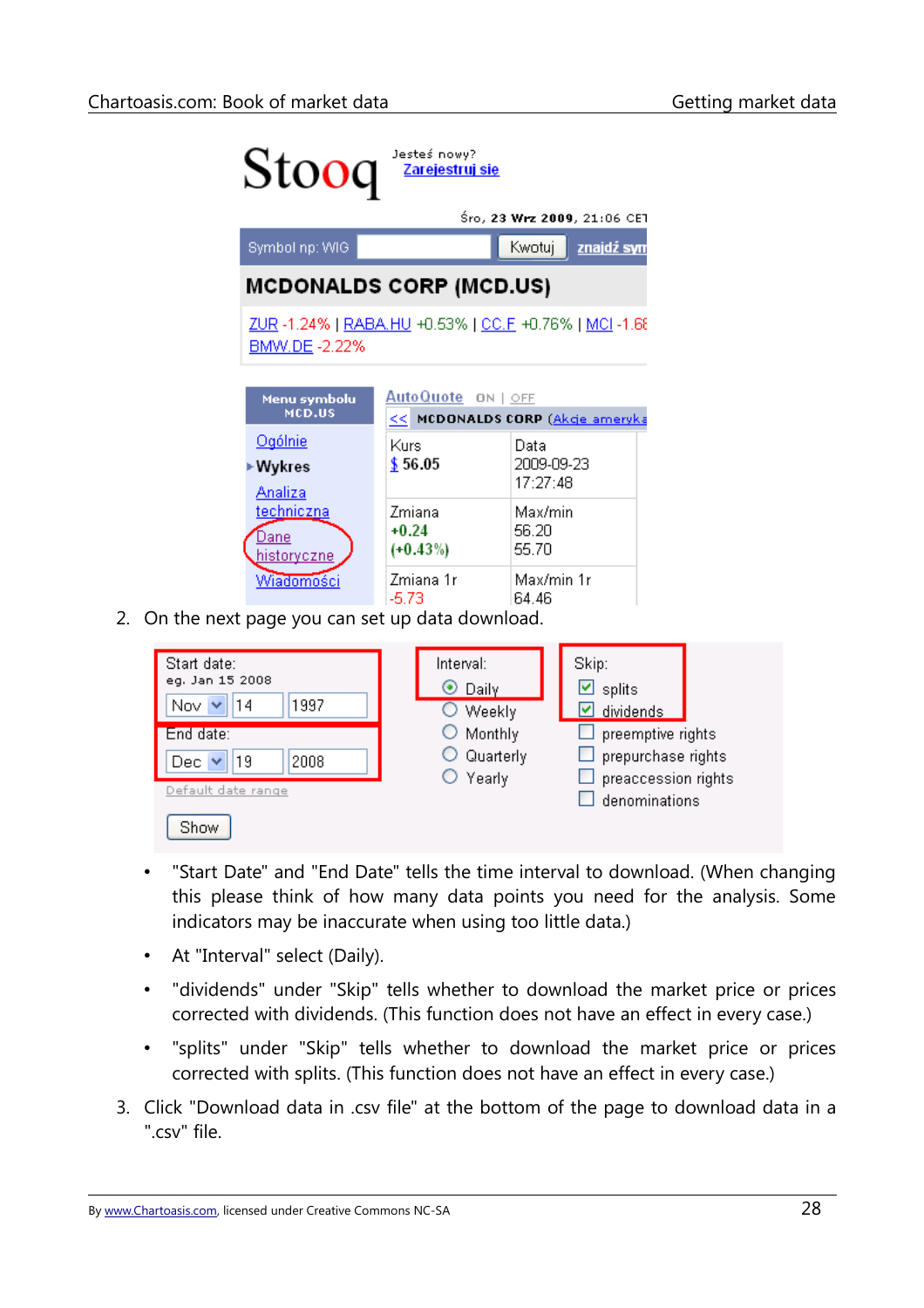|      | Chartoasis.com: Book of market data |                           |     |     |     | Getting market data       |  |
|------|-------------------------------------|---------------------------|-----|-----|-----|---------------------------|--|
| 2735 | 28 Oct 2008                         | 550                       | 575 | 550 | 565 | 3,867,515                 |  |
| 2734 | 27 Oct 2008                         | 531                       | 598 | 515 | 525 | 4,881,821                 |  |
|      |                                     |                           |     |     |     | $<<$ $ <$ $  \ge$ $  \ge$ |  |
|      |                                     | Download data in csv file |     |     |     |                           |  |

**Hint**: if you save the URL of the download page to the "Favorites" or "Bookmarks" you do not have to do all the search process again but you can navigate to the page of the data download directly by recalling it from the "Favorites" or "Bookmarks".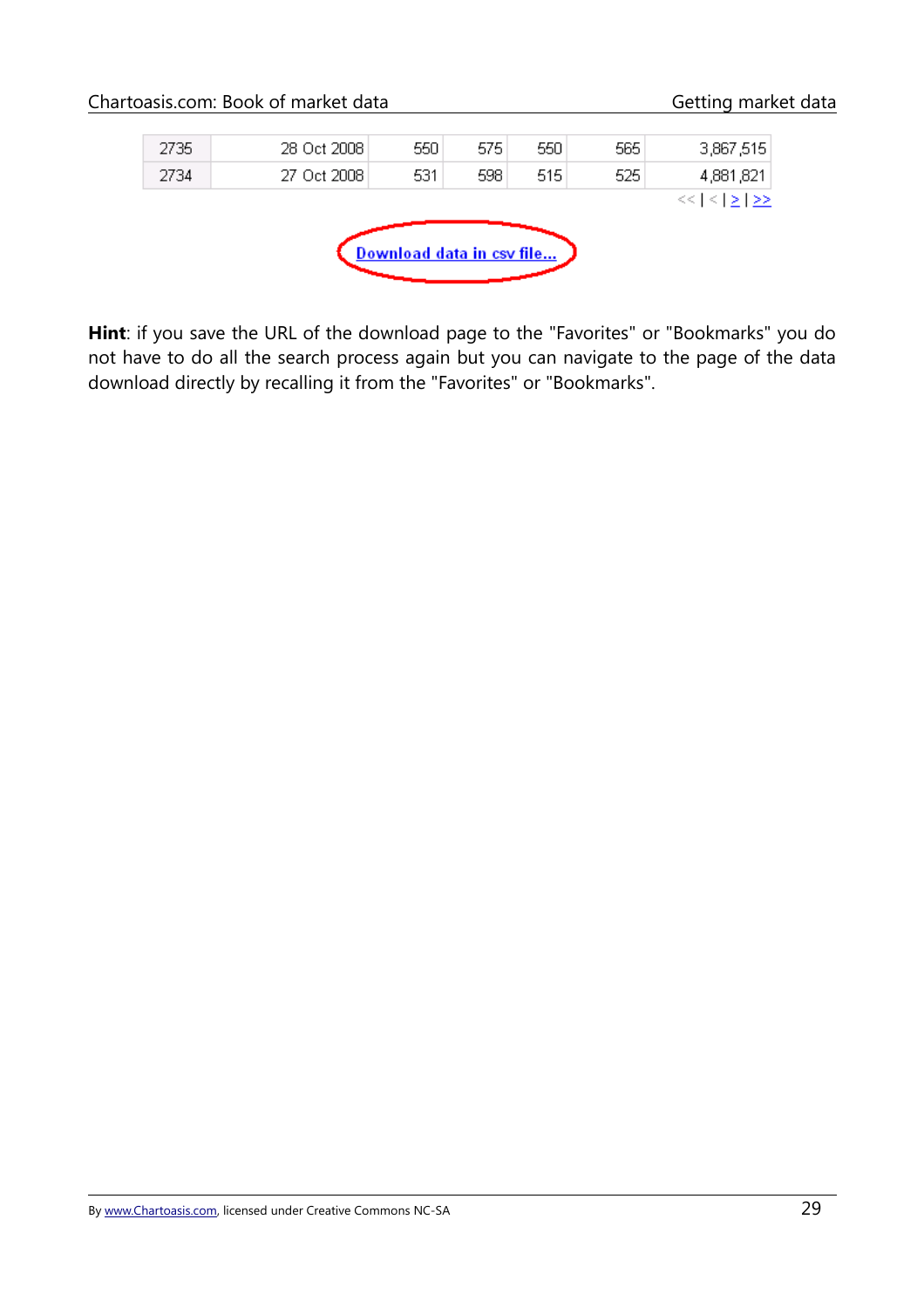#### <span id="page-31-0"></span>**5.1.6 Nseindia.com free market data download help**

Chartoasis.com recommends downloading market data for Indian equities from NSE. To download market data:

- 1. Visit<http://nseindia.com/>
- 2. Select "Equity / Historical data" from the top menu.



3. Click "Security-wise Data" on the next page.



4. Set up download parameters in the next page.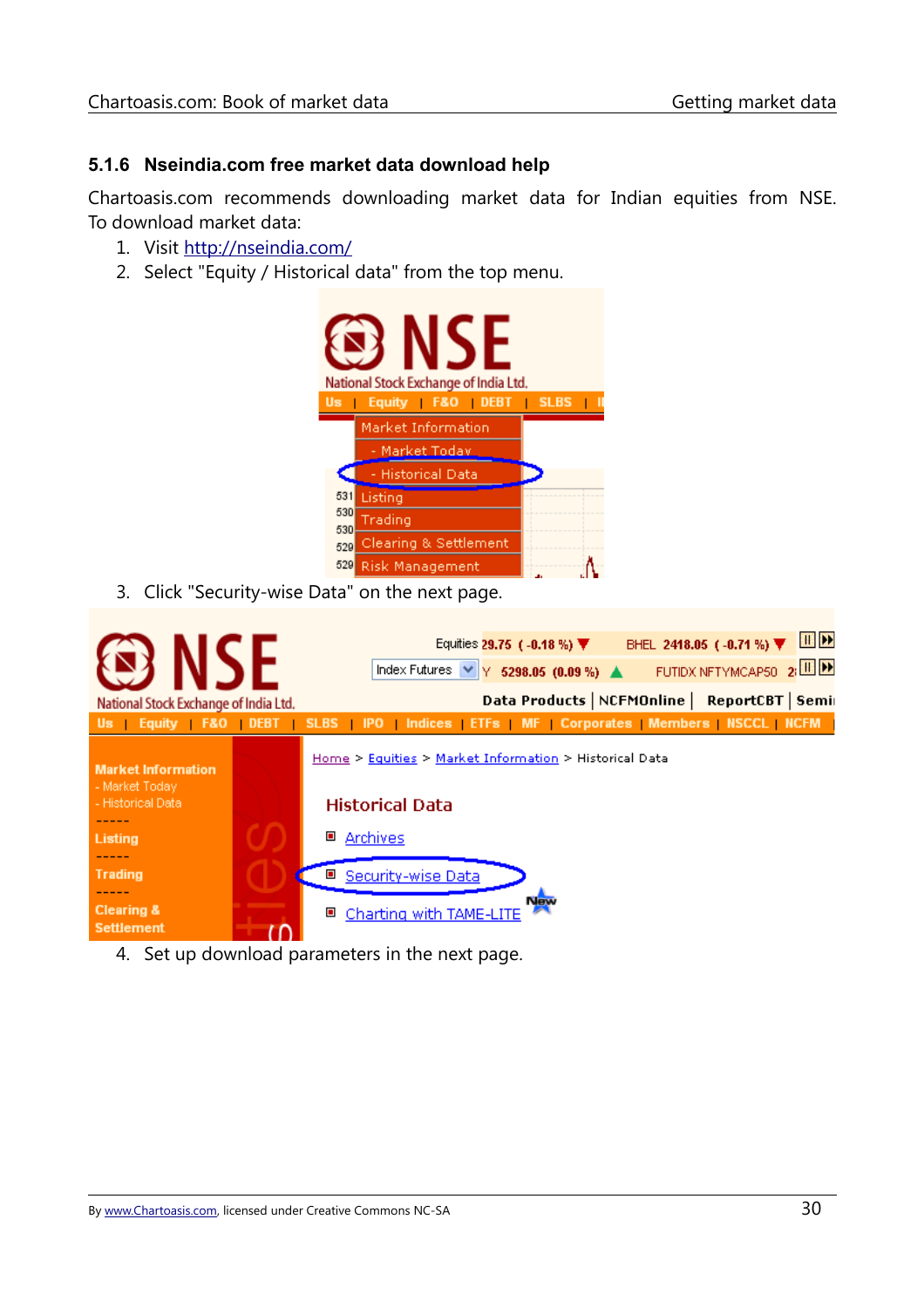#### **Historical Security-wise Data**



- Keep **Security wise price volume data** checked.
- **NSE Symbol**: Enter the NSE Symbol of the wanted equity here. If you do not know the exact name you can find the [list of equities available on NSE here.](http://nseindia.com/content/equities/eq_secavailable.htm)
- **Series**: Set to EQ. (This means normal market)
- **From Date** and **To Date**: Set these up according to your needs. Do not forget to set the time interval long enough for the analysis. (The longer the better)
- 5. Click "Get results".
- 6. Got to the bottom of the next page and find the link "Download file in csv format":

| <b>Series</b> | Date               | <b>Prev Close</b> | <b>Open Price</b> |          |          |          | High Price   Low Price   Last Price   Close Price | Average<br>Price    | <b>Total Traded</b><br>Quantity | <b>Turnover</b><br>in Lacs |
|---------------|--------------------|-------------------|-------------------|----------|----------|----------|---------------------------------------------------|---------------------|---------------------------------|----------------------------|
| EO.           | 04-Jan-2005        | 1,327.05          | 1,330,00          | 1,344.45 | 1,315.10 | 1,340.00 | 1,340.90                                          | 1,335.89            | 148243                          | 1,980.36                   |
| EQ.           | 05-Jan-2005        | 1,340.90          | 1,338.00          | 1,355.95 | 1,270.00 | 1,293.00 | 1,302.45                                          | 1,316.73            | 209025                          | 2,752.29                   |
| EQ.           | 06-Jan-2005        | 1,302.45          | 1,239.00          | 1,308.00 | 1,239.00 | 1,297.00 |                                                   | 1,296.00   1,294.93 | 202868                          | 2,627.00                   |
| EQ.           | 07-Jan-2005        | 1,296.00          | 1,303.00          | 1,309.90 | 1,288.00 | 1,291.00 | 1,295.30                                          | 1,295.38            | 74694                           | 967.57                     |
| EQ.           | 10-Jan-2005        | 1,295.30          | 1,310.00          | 1,310.00 | 1,263.00 | 1,266.30 | 1,269.90                                          | 1,290.37            | 115236                          | 1,486.97                   |
| EQ.           | 11-Jan-2005        | 1,269.90          | 1,269.90          | 1,277.90 | 1,242.00 | 1,245.00 | 1,244.10                                          | 1,255.79            | 128111                          | 1,608.81                   |
| $\cdots$      |                    |                   |                   |          |          |          |                                                   |                     |                                 |                            |
|               | $EQ$   26-May-2005 | 1,124.10          | 1,130.00          | 1,143.90 | 1,106.00 | 1,129.00 |                                                   | 1,137.45   1,127.16 | 176795                          | 1,992.76                   |
| EO.           | 27-May-2005        | 1,137.45          | 1,140,00          | 1,147.90 | 1,125.15 | 1,136.50 | 1,136.20                                          | 1,138.64            | 111417                          | 1,268.64                   |

#### Data for GRASIM - ALL from 04-01-2005 to 06-01-2010

Since the number of records are more than 100, kindly download the csv file to view all records.



#### Another Search

7. Right-click on the "Download file in .csv format" link, and select "Save Link As...". Save data into a ".csv" file. (Set extension to ".csv")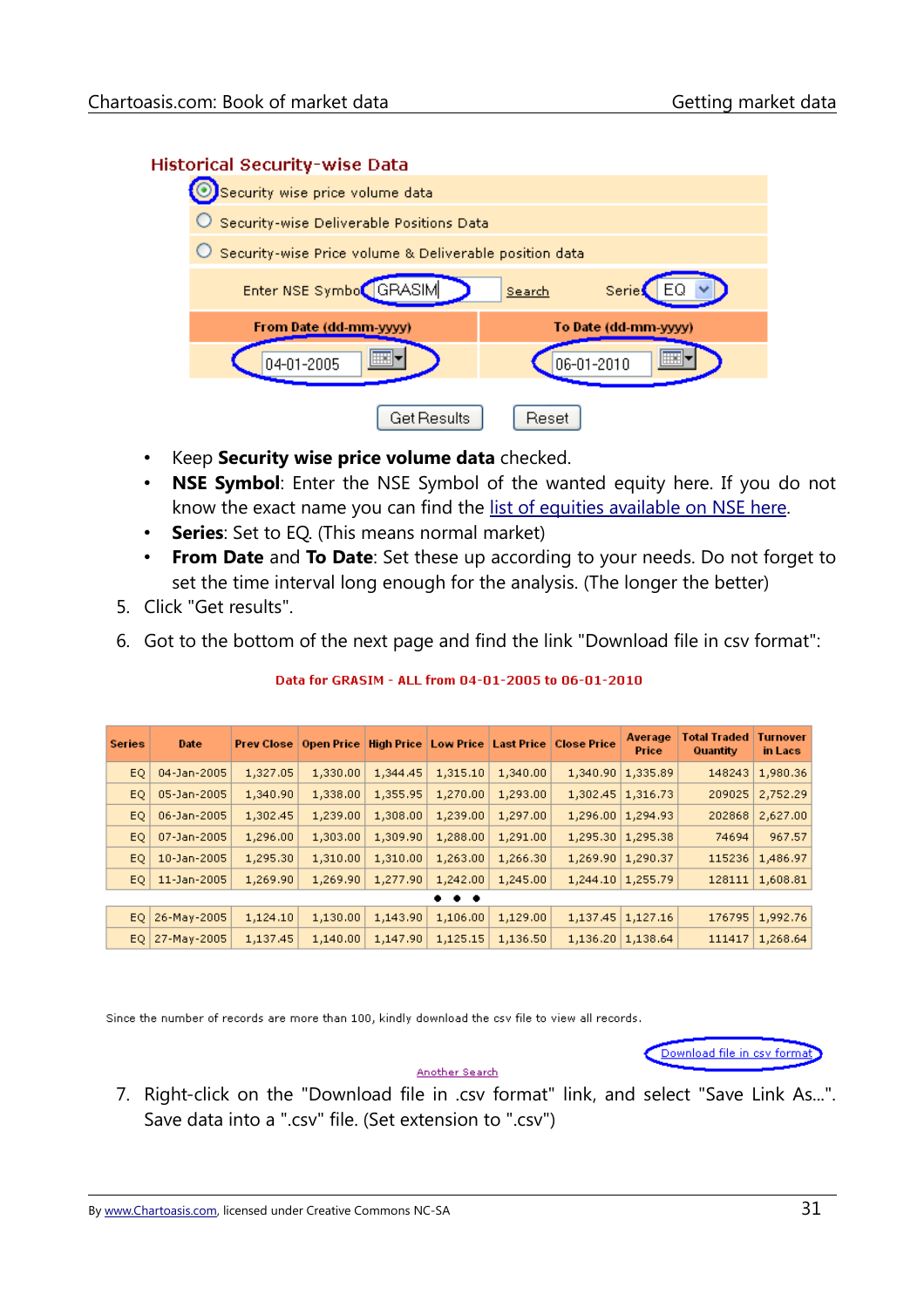# Chartoasis.com: Book of market data Getting market data

|                                                                                                  | EQ 23-May-2005<br>$EQ$   24-May-2005 | 1,123.80<br>1,120.35 | 1,125.00<br>1,111.00 | 1,130.00<br>1,130.00 | 1,119.00<br>1,110.25 | 1,120.80<br>1,118.00 | 1,120.35 1,122.9<br>$1,117.25$   $1,114.7$ |  | Open Link in New Window<br>Open Link in New Tab |  |
|--------------------------------------------------------------------------------------------------|--------------------------------------|----------------------|----------------------|----------------------|----------------------|----------------------|--------------------------------------------|--|-------------------------------------------------|--|
|                                                                                                  | $EQ$   25-May-2005                   | 1,117.25             | 1,120.00             | 1,133.00             | 1,116.00             | 1,125.00             | $1,124,10$   $1,123,0$                     |  | Bookmark This Link                              |  |
| EQ                                                                                               | 26-May-2005                          | 1,124.10             | 1,130.00             | 1,143.90             | 1,106.00             | 1,129.00             | $1,137.45$ 1,12                            |  | Save Link As                                    |  |
|                                                                                                  | $EQ$   27-May-2005                   | 1,137.45             | 1,140.00             | 1,147.90             | 1,125.15             | 1,136.50             | $1,136.20 \mid 1,138.6$                    |  | Sengrunk<br>Copy Link Location                  |  |
|                                                                                                  |                                      |                      |                      |                      |                      |                      |                                            |  | This Frame                                      |  |
|                                                                                                  |                                      | Properties           |                      |                      |                      |                      |                                            |  |                                                 |  |
| Since the number of records are more than 100, kindly download the csy file to view all records. |                                      |                      |                      |                      |                      |                      |                                            |  | Send to                                         |  |
|                                                                                                  |                                      |                      |                      |                      |                      |                      |                                            |  | Page info<br>wmoau me i                         |  |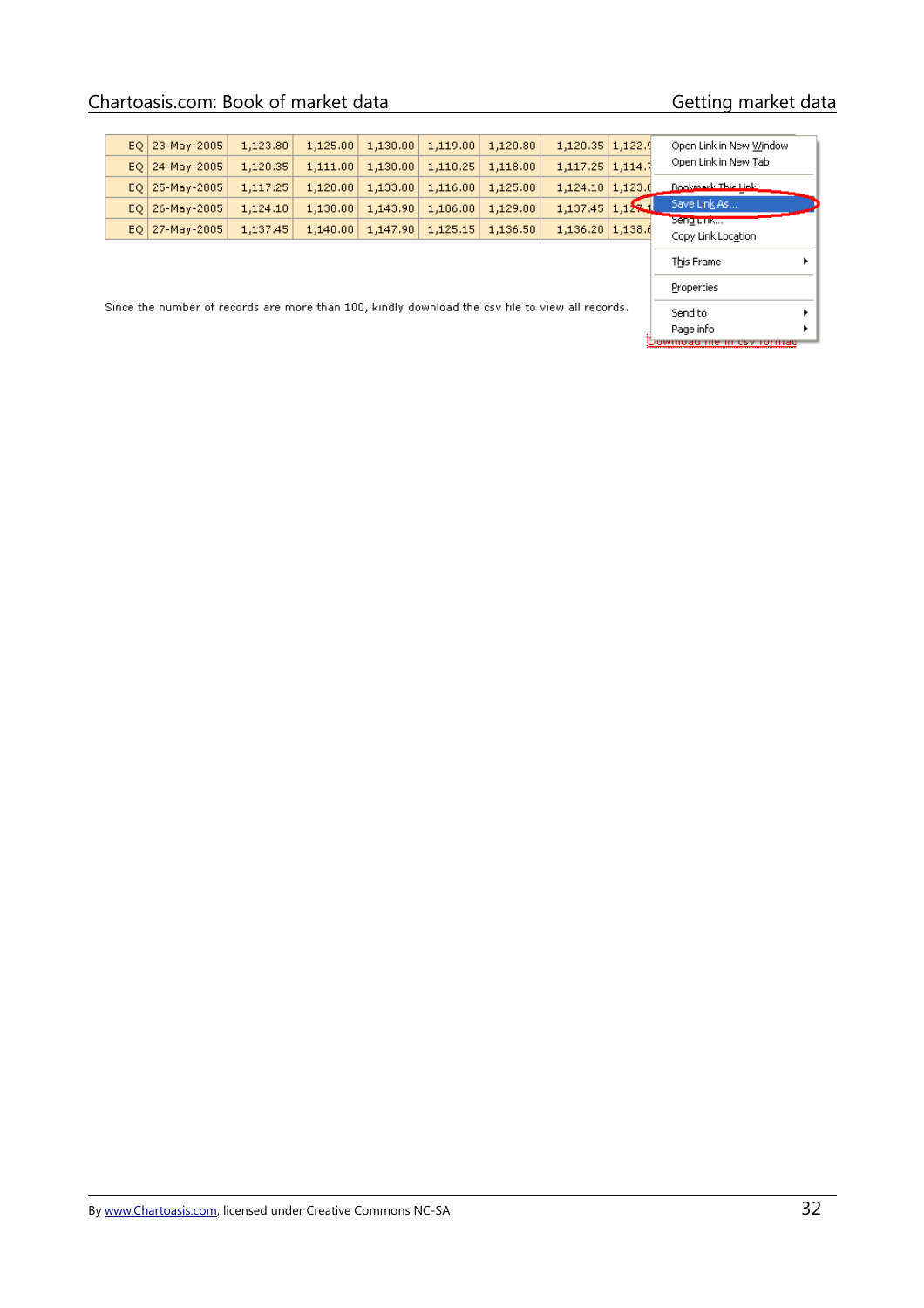# <span id="page-34-2"></span>**5.2 Getting tick by tick data / transaction list (commercial)**

Trading interfaces usually provide such data eg.: when placing your order you can see the list of the last N trades or can be found as an independent part of the trading software like the SpreadBook in Thinkorswim.

You can find a free (trading interface independent) example at <http://portfolio.hu/tozsde/koteslista.tdp>for the Budapest Stock Exchange, and you can find examples for other exchanges along with data service at [http://www.tickdata.com/html/downloads.shtml.](http://www.tickdata.com/html/downloads.shtml)

You can see a live example of tick by tick data on<http://www.batstrading.com/book/C/> (works during trading hours, you can change ticker).

### <span id="page-34-1"></span>**5.3 Getting free order book level 1 data**

You can get a snapshot of the order book by invoking a link in your browser as it is described at:<http://www.gummy-stuff.org/Yahoo-data.htm>

In the above page there are examples for uses other than just viewing a snapshot of the order book, like using Excel for your portfolio's pricing and visualizing it in a well formatted, easy to handle way.

For custom use you may need a programmer's help.

#### <span id="page-34-0"></span>**5.4 Getting order book level 2 data (commercial)**

Order book level 2 data could be seen integrated into many trading platforms. However using it for analysis needs more data than the actual best 5 / 10 offers so you have to have access to the data stream itself. LP-software.de provides a SW interface that allows access to the data stream of the order book when you are subscribed for their data service. Contact us for more details!

You can see a live example of order book level 2 data on <http://www.batstrading.com/book/C/> (works during trading hours, you can change ticker).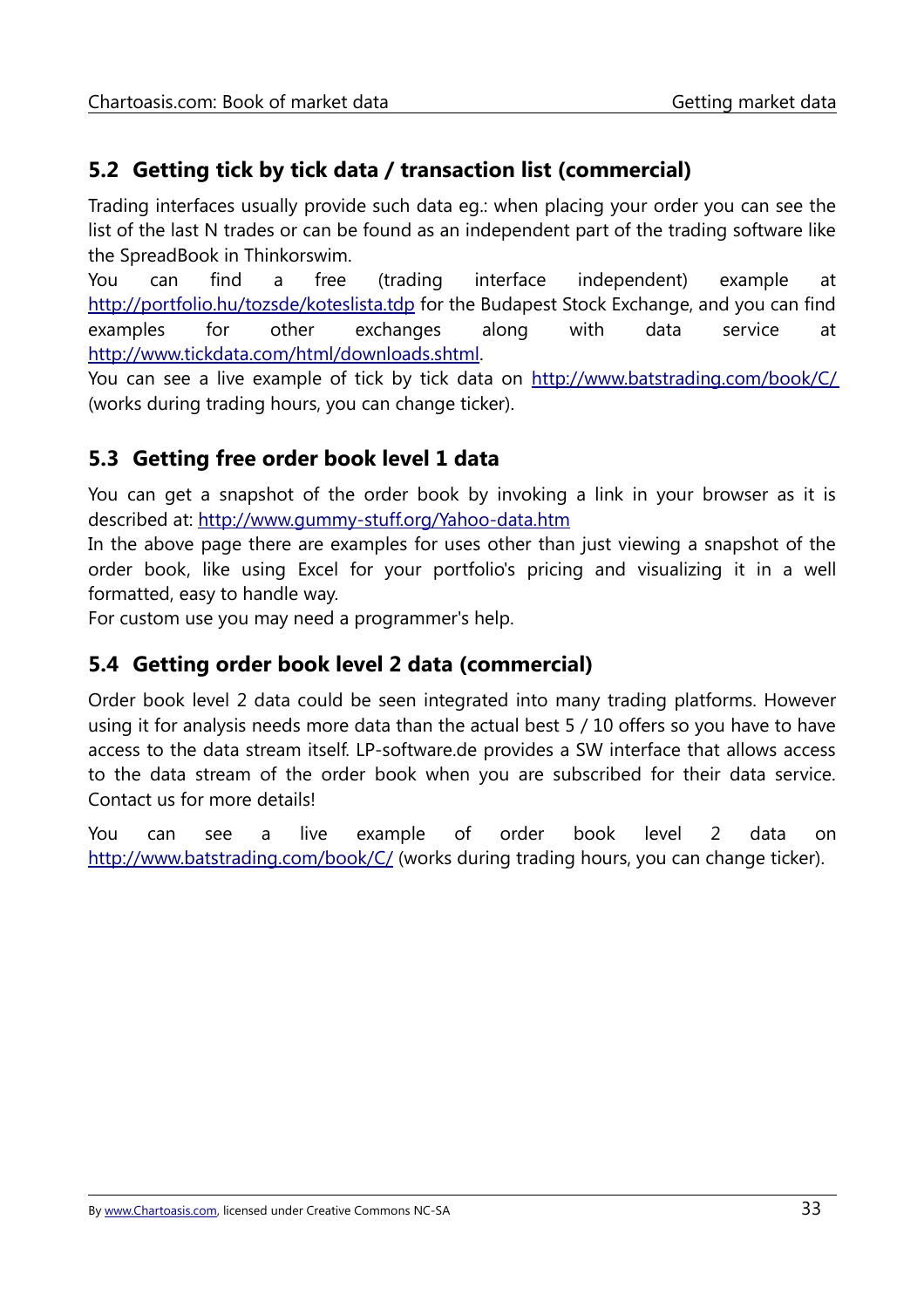# <span id="page-35-0"></span>**5.5 Getting intraday market data (commercial)**

Many companies provide intraday market data. We list some of the major ones in the table below:

| provider                   | features                   | url                                                                                |  |  |
|----------------------------|----------------------------|------------------------------------------------------------------------------------|--|--|
| eSignal                    | EOD, delayed intraday      | http://www.esignal.com/ond<br>emand/default.aspx                                   |  |  |
| Quote Tracker              | unites<br>many<br>services | provider's http://www.quotetracker.com<br>/gsources.shtml                          |  |  |
| <b>DTN IQFeed</b>          | data of many exchanges     | http://www.igfeed.net/index.<br>cfm?<br>displayaction=data&section<br>$=$ services |  |  |
| <b>Interactive Brokers</b> | news also available        | http://interactivebrokers.com<br>/en/p.php?f=marketData                            |  |  |